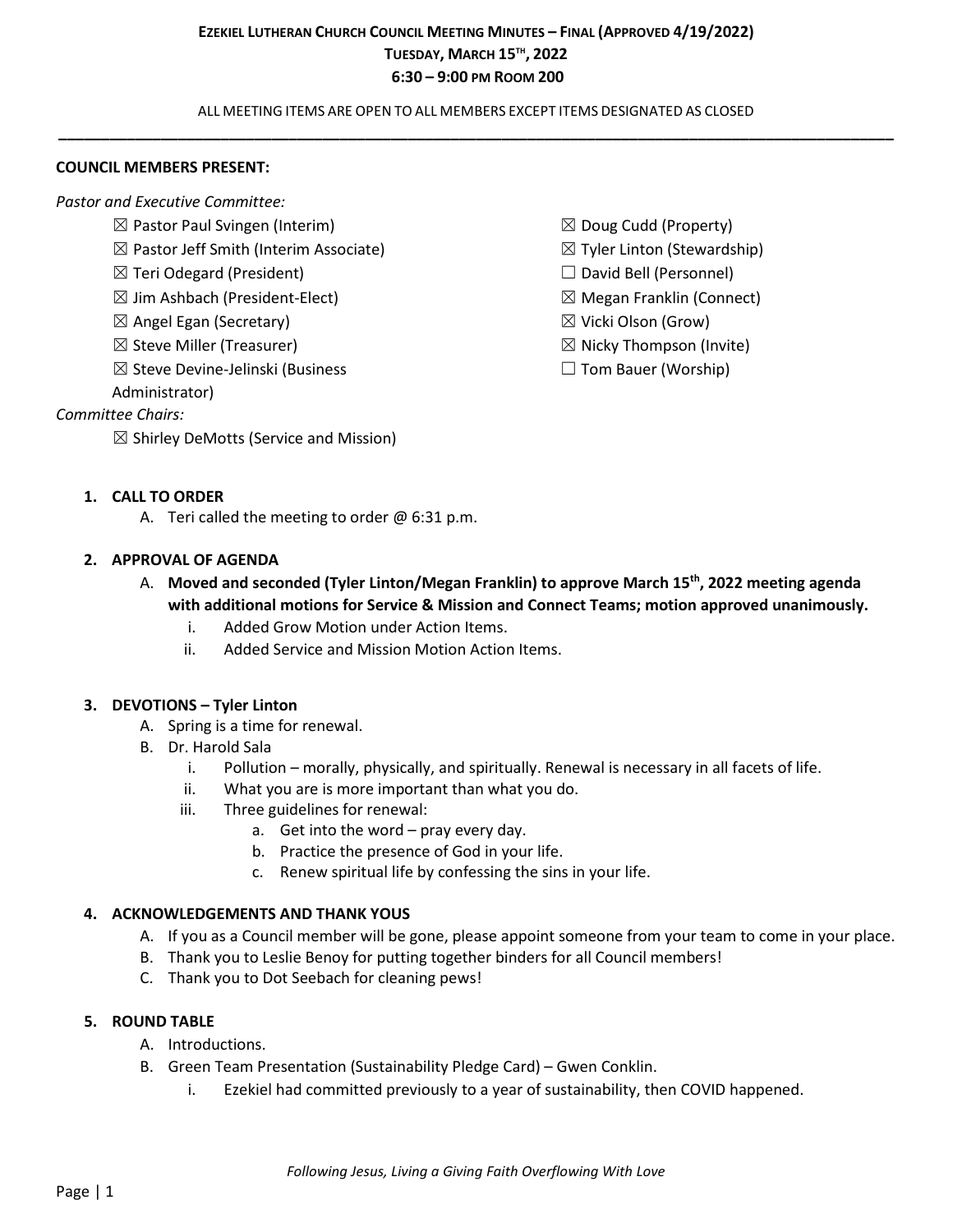ALL MEETING ITEMS ARE OPEN TO ALL MEMBERS EXCEPT ITEMS DESIGNATED AS CLOSED **\_\_\_\_\_\_\_\_\_\_\_\_\_\_\_\_\_\_\_\_\_\_\_\_\_\_\_\_\_\_\_\_\_\_\_\_\_\_\_\_\_\_\_\_\_\_\_\_\_\_\_\_\_\_\_\_\_\_\_\_\_\_\_\_\_\_\_\_\_\_\_\_\_\_\_\_\_\_\_\_\_\_\_\_\_\_\_\_\_\_\_\_\_\_\_\_\_\_**

- ii. Green Team (part of Connect Committee) is asking Ezekiel to support individual members and families to commit to a life of sustainability (via service, children's message, implement monthly themes, etc.).
	- a. For example, giving up single-use plastics for a week during Lent.
- iii. Green Team still looking for new members and a new chair.
- iv. Signing the pledge card as an Ezekiel Congregation is showing support to our Green Team in educating our congregation as to what it means to be "Green." Remember that we are called to care for creation.
- **v. Motion and seconded (Vicki Olson/Tyler Linton) to sign Hope for Creation Sustainability Pledge Card on behalf of Ezekiel Lutheran Church; motion passed with one abstention.**

## **6. APPROVAL OF MINUTES – Angel Egan**

- A. **Moved and seconded (Megan Franklin/Doug Cudd) to approve meeting minutes from the February 15th, 2022 Council meeting; motion approved unanimously.**
	- i. Date in header was updated to reflect 2022 vs. 2021.
	- ii. Notation included to advise that committee report information was summarized from committee reports received ahead of the council meeting.
	- iii. Added website information for scheduling church directory appointments.
	- iv. Moved amended motion for Relay for Life Chili Cookoff Fundraiser under Connect Committee notes with a reference to change in fund allocation change for March 23rd Lenten Soup Supper included under Grow Committee Summary.
	- v. Removed cost estimate refenced for cleaning pews.

### **7. TREASURER'S REPORT/APPROVAL OF FINANCIALS – Steve Miller**

- A. **Moved and seconded (Steve Miller/Angel Egan) to approve the February 2022 Treasurer's Report; motion passed unanimously.**
- B. General Fund 2022 Monthly Summary:
	- i. Reference *Appendix I* for February 2022 financial summary.
	- ii. Ezekiel uses an actual vs. accrual basis of accounting.
	- iii. Expect income to reflect below budget throughout the year; anticipate deficits will be offset by fund balance.

| February Income          | \$35,647   |
|--------------------------|------------|
| <b>February Expenses</b> | (551,791)  |
| February Cash Flow       | (516, 144) |

### C. General Fund 2022 – YTD Summary:

| 2022 YTD Income    | \$112,128     |
|--------------------|---------------|
| 2022 YTD Expenses  | $($ \$95,925) |
| 2022 YTD Cash Flow | \$16,203      |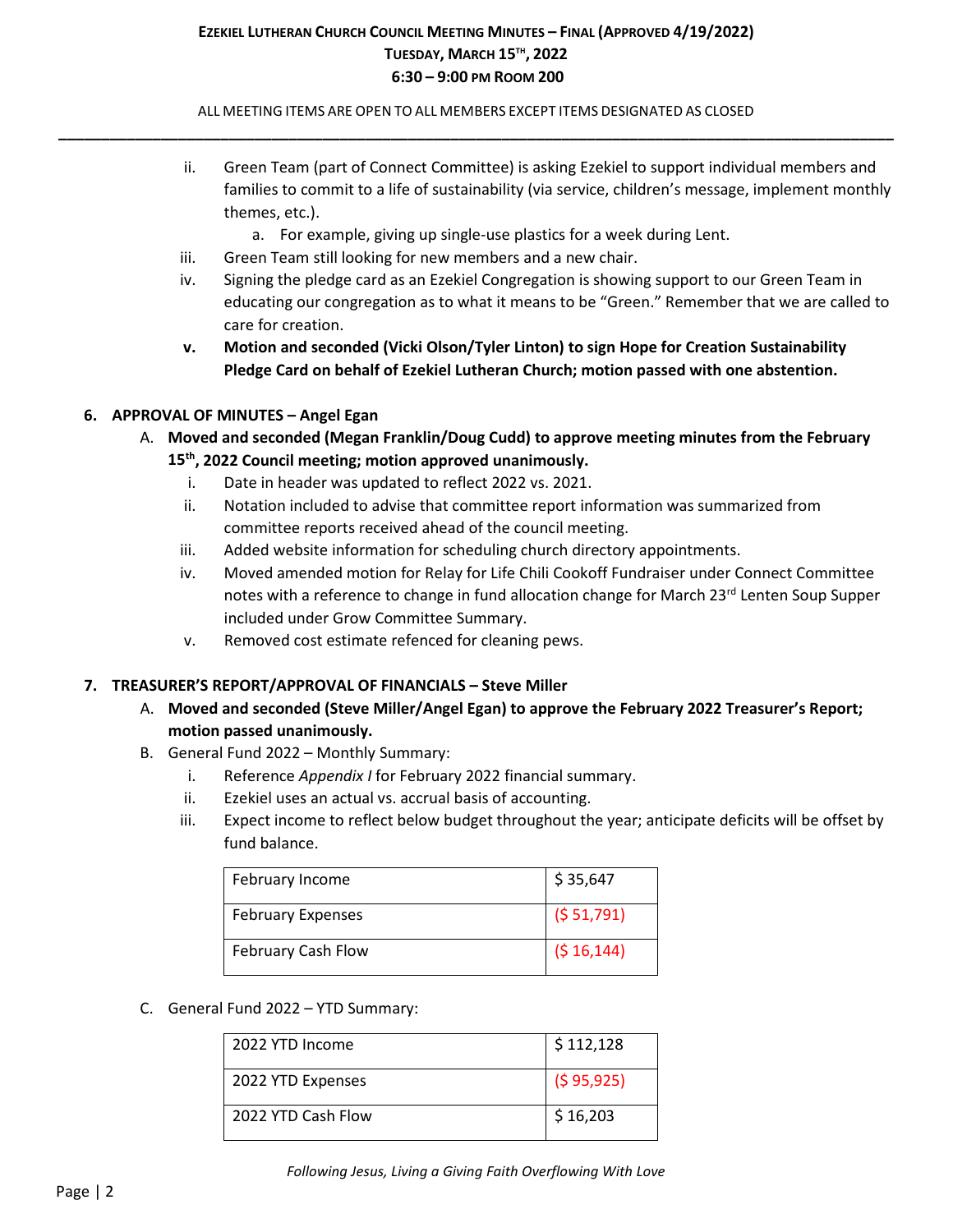ALL MEETING ITEMS ARE OPEN TO ALL MEMBERS EXCEPT ITEMS DESIGNATED AS CLOSED **\_\_\_\_\_\_\_\_\_\_\_\_\_\_\_\_\_\_\_\_\_\_\_\_\_\_\_\_\_\_\_\_\_\_\_\_\_\_\_\_\_\_\_\_\_\_\_\_\_\_\_\_\_\_\_\_\_\_\_\_\_\_\_\_\_\_\_\_\_\_\_\_\_\_\_\_\_\_\_\_\_\_\_\_\_\_\_\_\_\_\_\_\_\_\_\_\_\_**

D. General Fund Balance with Retained Income – YTD Summary:

| 2022 YTD Fund Balance | $\frac{1}{2}$ \$ 150,983 |
|-----------------------|--------------------------|
|                       |                          |

E. Checking Balance:

| <b>February Checking Balance</b> | $\frac{1}{2}$ \$ 230,308 |
|----------------------------------|--------------------------|

F. Mortgage Summary:

| Mortgage Loan Balance | $\frac{1}{2}$ \$ 558,782 |
|-----------------------|--------------------------|
|                       |                          |

G. Total Endowments & Other Investments:

| l Total Endowments & Other Investments | $\frac{1}{2}$ \$910,156 |  |
|----------------------------------------|-------------------------|--|
|----------------------------------------|-------------------------|--|

### H. Shine the Light! Campaign

- i. Reference *Appendix J* for February 2022 Appeal summary.
- ii. The Shine the Light! appeal campaign began in 2019 with a goal of \$840,000.
- iii. Funds are divided among:
	- a. Mortgage: 75%
	- b. Ministry: 15%
		- Ministry funds are used to launch new staff and programs/initiatives.
	- c. Mission: 10%
- iv. Pledges committed as of 2/28/2022: \$ 530,178 with 48 families pledging.
- v. As of 2/28/2022, 72% of the appeal is complete; 83% of pledges (\$ 440,247) have been received.

### **8. MINISTRY TEAM REPORTS**

## **\*Ministry team reports received ahead of the March 15th council meeting are referenced in appendices of the March 2022 Meeting Minutes.**

- A. Personnel: David Bell (not present)
	- i. Personnel Committee met on Thursday, March 10<sup>th</sup>.
		- a. Reference *Appendix A* for Personnel Committee report.
	- **ii. Motion and seconded (Jim Ashbach/Megan Franklin) to make the following edits to the Ezekiel Employee Handbook; motion approved unanimously:**
		- **a. 200.60 Performance Evaluation (p.3):**
			- Ezekiel will endeavor to conduct wage and performance reviews annually for each employee. Salary adjustments, if approved by the congregation **as part of the annual budget,** are based on these reviews.
			- **INSERT A CURRENT ORGANIZATION CHART:** That clearly articulates who will complete the annual reviews.
		- **b. 300.10 Work Hours (p.4):**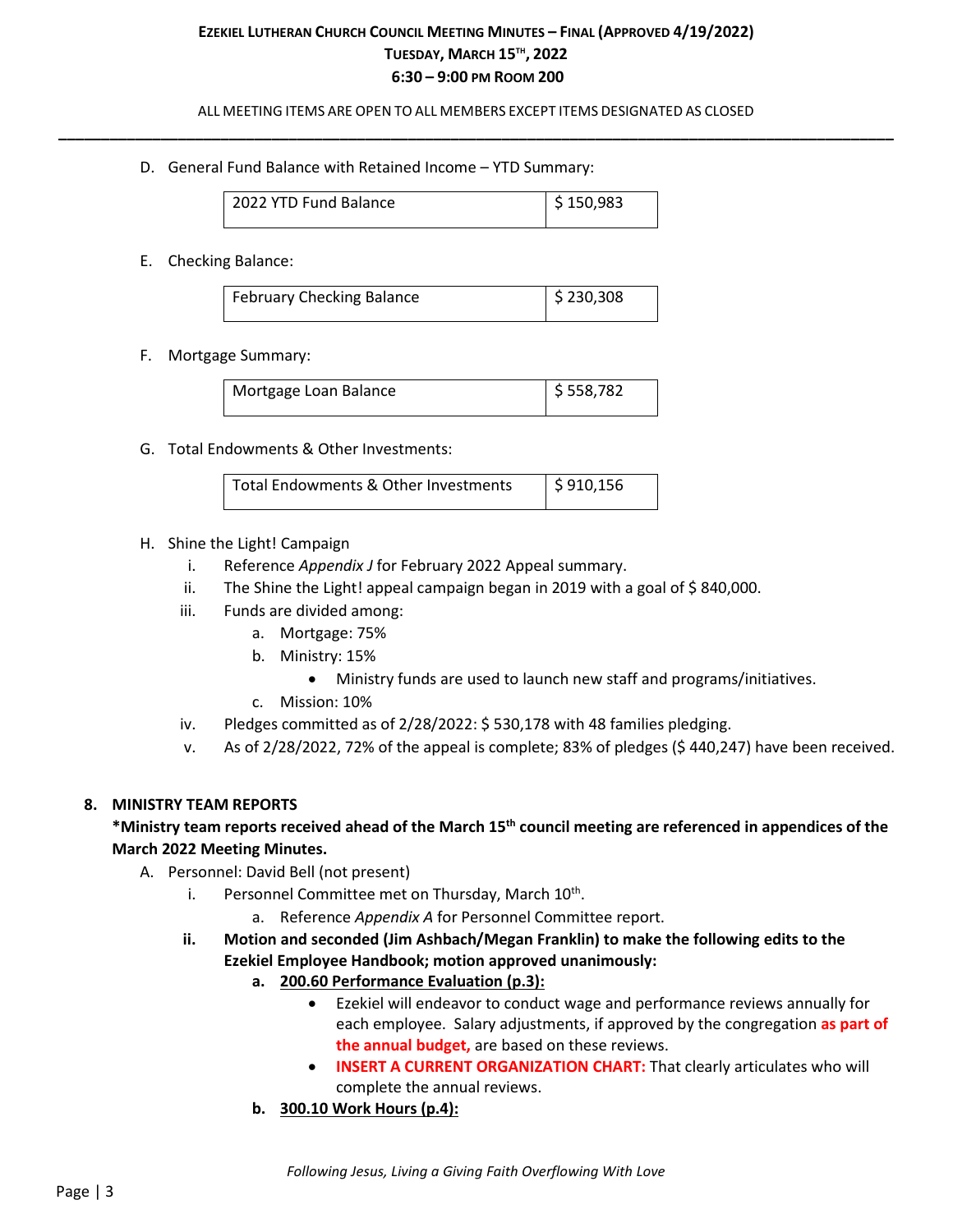ALL MEETING ITEMS ARE OPEN TO ALL MEMBERS EXCEPT ITEMS DESIGNATED AS CLOSED **\_\_\_\_\_\_\_\_\_\_\_\_\_\_\_\_\_\_\_\_\_\_\_\_\_\_\_\_\_\_\_\_\_\_\_\_\_\_\_\_\_\_\_\_\_\_\_\_\_\_\_\_\_\_\_\_\_\_\_\_\_\_\_\_\_\_\_\_\_\_\_\_\_\_\_\_\_\_\_\_\_\_\_\_\_\_\_\_\_\_\_\_\_\_\_\_\_\_**

- Our work week begins Monday morning and ends Sunday evenings. Typical hours office staff are Monday through Friday from **9:00 am to 4:00 pm. (8:00 am-5:00 pm)** Your supervisor may establish alternative hours.
- **c. 300.20 Pay Schedule (p.4)**
	- **Employees will be paid biweekly, on Friday. Employees will be paid the 15th**  and last day of each month. If the regular payday falls on a holiday, payday will be the last regular workday before the holiday. **If the regular payday falls on a Saturday or Sunday, payday will be the preceding Friday.**
- **d. 300.60 Time Records (p.5)**
	- **Non-exempt, hourly employees** will be instructed by their supervisor about how to account for and record the time spent working.
- e. Upon approval by the council, Steve DJ will make these updates and email them to all employees.
- B. Stewardship: Tyler Linton
	- i. The Stewardship Committee met briefly in person on March 8<sup>th</sup>.
		- a. Reference *Appendix B* for Stewardship Committee report.
	- ii. Pastor Paul was able to attend March meeting.
	- iii. Focused appeal to share available Stewardship opportunities.
		- a. Get committees out in front of membership to help them understand all the great things Ezekiel is doing in the community and within the congregation.
		- b. Hoping to have a kickoff before Palm Sunday, perhaps with a breakfast.
			- May also be a way to help kick off PushPay system.
		- c. Suggested that we can plant the seed now, but schedule the actual outreach for the weeks leading up to Pentecost.
		- d. Pastor Paul shared idea of "10 Great Sundays."
			- Like Easter, Pentecost, Christmas…and then ideas like Rally Sunday, Intergenerational events, etc., that can tie into each individual committee's focus.
- C. Connect: Megan Franklin
	- i. Connect Committee met March  $14<sup>th</sup>$ .
		- a. Reference *Appendix C* for Connect Committee report.
- D. Invite: Nicky Thompson
	- i. Invite Committee met March 14<sup>th</sup>.
		- a. Reference *Appendix D* for Invite Committee report.
	- ii. Will wait until May for outreach. Will be using TTF survey information to determine next steps and best program ideas; will coordinate with other committees.
	- iii. Invite and Stewardship looking for opportunities to coordinate on best opportunities.
- E. Worship: Tom Bauer (not present)
	- i. Worship Committee met on March  $8<sup>th</sup>$ .
		- a. Reference *Appendix E* for Worship Committee report.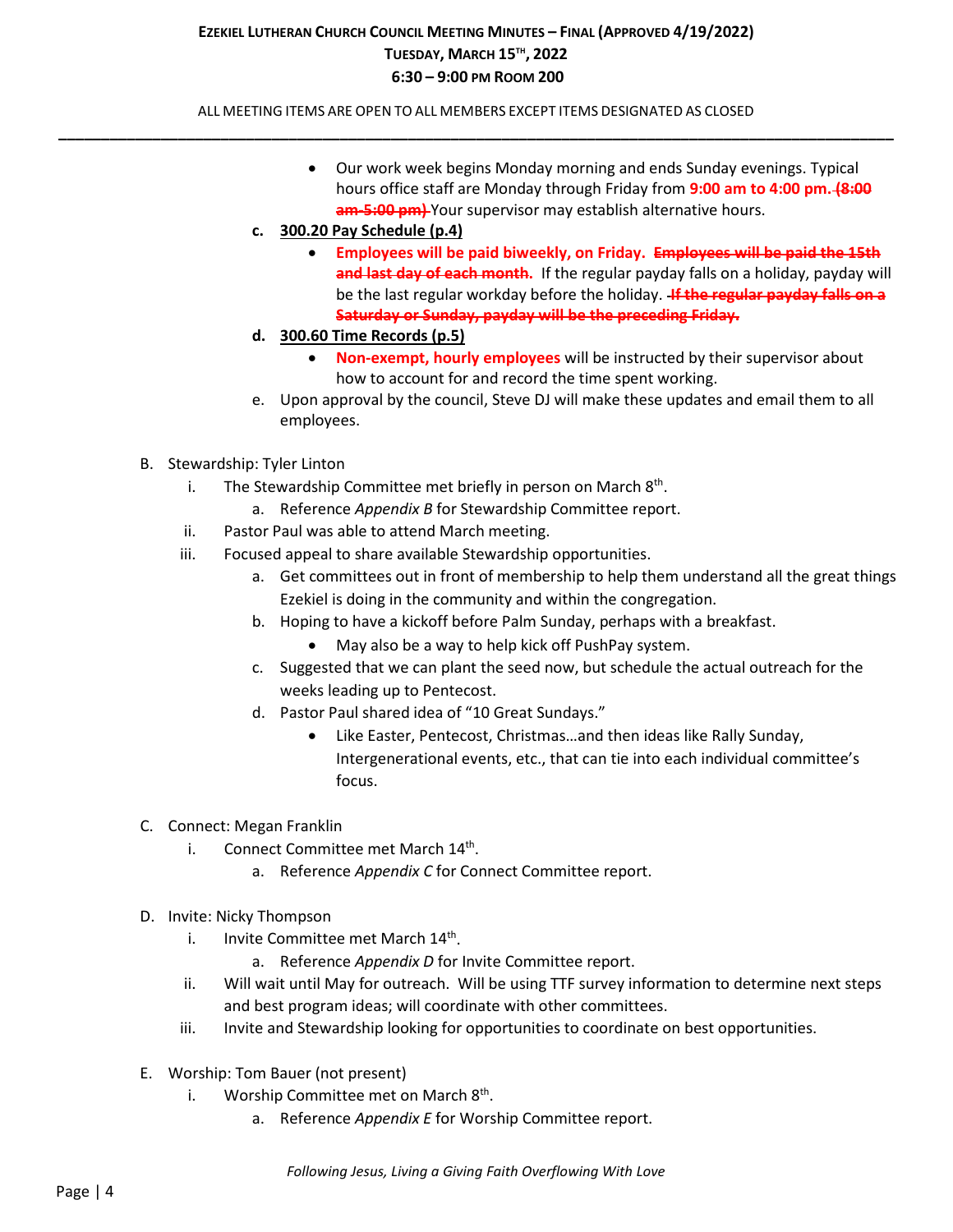ALL MEETING ITEMS ARE OPEN TO ALL MEMBERS EXCEPT ITEMS DESIGNATED AS CLOSED **\_\_\_\_\_\_\_\_\_\_\_\_\_\_\_\_\_\_\_\_\_\_\_\_\_\_\_\_\_\_\_\_\_\_\_\_\_\_\_\_\_\_\_\_\_\_\_\_\_\_\_\_\_\_\_\_\_\_\_\_\_\_\_\_\_\_\_\_\_\_\_\_\_\_\_\_\_\_\_\_\_\_\_\_\_\_\_\_\_\_\_\_\_\_\_\_\_\_**

- F. Property: Doug Cudd
	- i. Property Committee met on February  $18<sup>th</sup>$  to tour Ezekiel's two rental properties.
		- a. Reference *Appendix F* for Property Committee report.
		- b. Starting to review contracts and rebidding where possible.
		- c. Will need a new washer and dryer soon in room behind kitchen (off room 200).
		- d. Paperwork initiated to remove vacant lot from tax liability.
		- e. Identify spring cleanup opportunities for congregational members involving youth.
- G. Service and Mission: Shirley DeMotts
	- i. Service and Mission Committee met on March  $14<sup>th</sup>$ .
		- a. Service and Mission Committee report was not received ahead of the meeting.
	- ii. Haiti concert that was usually in February was replaced with direct mailing fund drive. Information will be coming soon.
- H. Grow: Vicki Olson
	- i. Grow Committee met on Wednesday, March  $9<sup>th</sup>$ .
		- a. Reference *Appendix G* for Grow Committee report.
	- ii. Meeting as a subcommittee regarding youth fundraising where does the money come from? Where/who is allocated funds? What are the expectations for those receiving youth dollars?
	- iii. Three WI Synods came together and scheduled an event in replacement of the cancelled ELCA youth gathering. REBOUND Event will be held on campus at UWRF on July 25-27, 2022.
- I. Jacob's Ladder Report: Jim Ashbach
	- i. Reference *Appendix H* for Jacob's Ladder report.
	- ii. \$5,000 raised via Butter Braid fundraiser.

### **9. SENIOR PASTOR REPORT**

- A. Holy week we are having one service at 10:00 a.m. with communion.
- B. The church is the people, not the pastor. Trying to involve as many members as possible in the services.
- C. The importance of vision and mission Council are guardians of the vision, along with the fiduciary responsibility.
- D. Immunity: Leadership competence and a clear Vision and Mission.
- E. Team development is important because they are responsible for the programmatic elements of the church.
- F. Expect TTF report should be coming in May.

### **10. ASSOCIATE PASTOR REPORT**

- A. Pastor Jeff shared information on how he has been directing his time getting to know Ezekiel, its teams, and developing confirmation and youth programming with Ezekiel staff.
- B. Affirmation of Baptism 13 students confirmed on  $3/6$ , one more will be confirmed on March 20<sup>th</sup>.
- C. Approximately 50 students attended Feed My Starving Children event in February.
- D. April  $1^{st}$  &  $2^{nd}$  Confirmation retreat at Luther Point. Could use more chaperones!
- E. Parents and grandparents model the faith for youth!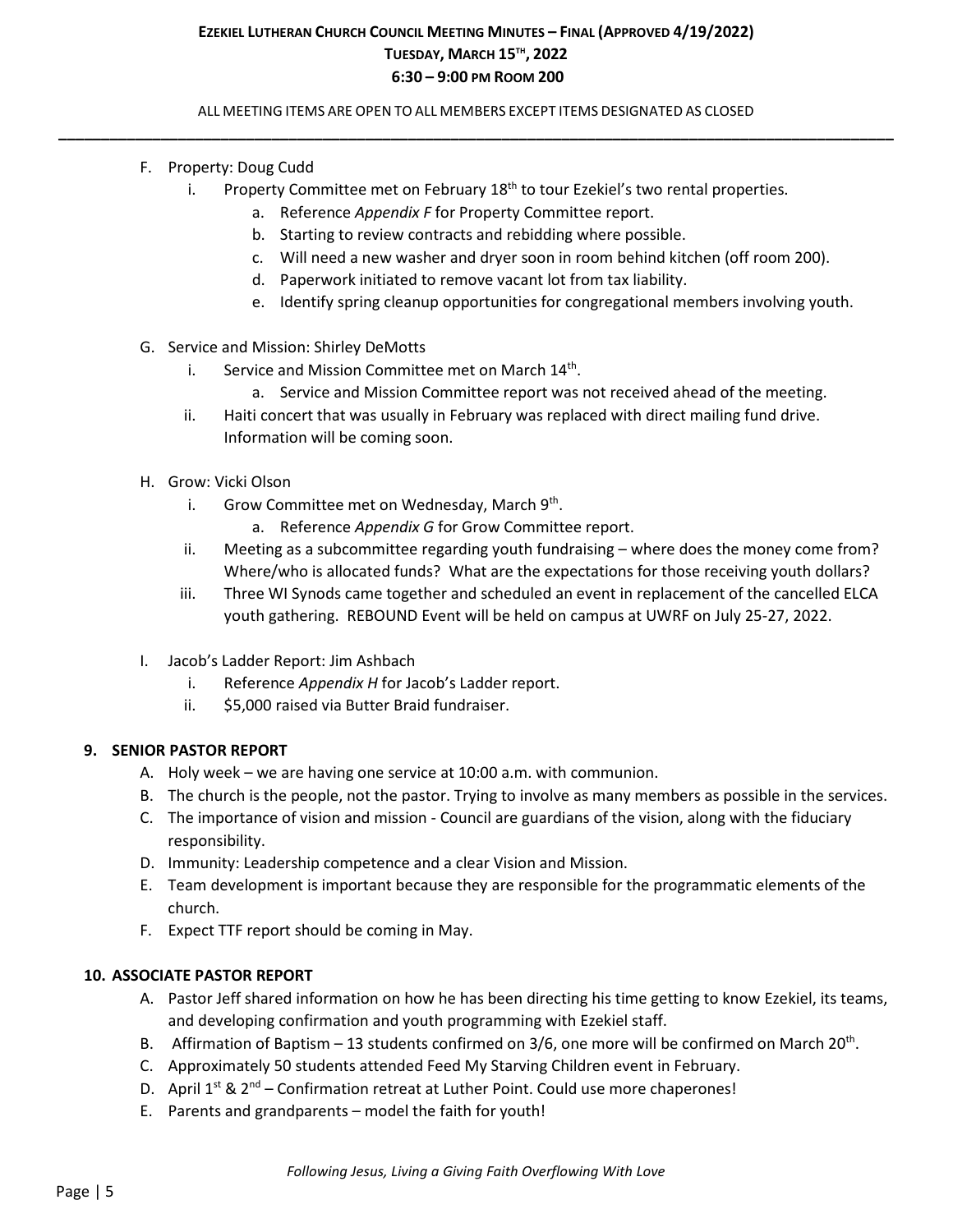ALL MEETING ITEMS ARE OPEN TO ALL MEMBERS EXCEPT ITEMS DESIGNATED AS CLOSED **\_\_\_\_\_\_\_\_\_\_\_\_\_\_\_\_\_\_\_\_\_\_\_\_\_\_\_\_\_\_\_\_\_\_\_\_\_\_\_\_\_\_\_\_\_\_\_\_\_\_\_\_\_\_\_\_\_\_\_\_\_\_\_\_\_\_\_\_\_\_\_\_\_\_\_\_\_\_\_\_\_\_\_\_\_\_\_\_\_\_\_\_\_\_\_\_\_\_**

### **11. BUSINESS ITEMS**

- A. Action:
	- **i. Update employee handbook (see motion listed under Personnel Committee notes above).**
	- **ii. Moved and seconded (Vicki Olson/Doug Cudd) to allow confirmation students to hold fundraiser to sell buttons for Ukraine in between services; motion passed, one abstention.**
	- **iii. Moved and seconded (Vicki Olson/Tyler Linton) to allow a frozen brat fundraiser to support Grow youth programming; motion passed.**
	- **iv. Service and Mission committee moved and seconded (Shirley DeMotts/Steve Miller) to send an additional \$500 for ELCA Disaster Fund in support of Ukraine (total of \$1,000); motion passed unanimously.**
- B. Discussion:
	- i. Property Committee Candles and Walk-thru Doug Cudd
		- a. Property would like to do a walk-thru of rental properties ahead of May meeting to examine condition of larger property.
	- ii. Debt Ratio and Rental Properties Steve Miller
		- a. In 2017, a council motion was made and approved that when a .50 debt ratio was attained, the church would review what to do with the rental properties. Since the church is a not-for-profit business, a more conservative approach was used to calculate the ratio.
		- b. Currently, the mortgage is reduced by about \$128,000 per year. Current debt ratio is .69; we should reach a .50 ratio in approximately April/May 2023.
		- c. Since any action would require a congregational vote, we could put a committee together to review options: sell the properties, build a parking lot, build senior apartments, etc. Once reviewed and vetted, a proposal can be made ahead of the annual meeting.
	- iii. Committee accounting:
		- a. An issue arose with the money counters not being able to identify where different monies came from.
		- b. Please make sure NOTATE the source of submitted funds: Lenten Soup Supper, Sunday coffee, butter braids, Relay for Life, or other specific fundraisers, etc.
		- c. A slip is filled out by the counters so Steve Devine-Jelinski can enter the funds into the correct ledger account. Your help is appreciated!

## C. Information:

- i. Summer Planning discuss with committees and bring to April meeting.
- ii. TTF Update did all Council Members complete the survey?

### **12. EVENTS**

- A. Council and Staff Retreat Saturday, March 26<sup>th</sup>, 8:00 a.m. 2:00 p.m. @ Kinnickinnick Town Hall.
	- i. 1271 County Road J
	- ii. Staff will attend from 8:00-10:00 a.m.
- B. Prayer vigil on Saturday before Easter. Sign up for a 15-minute time slot come into sanctuary and pray.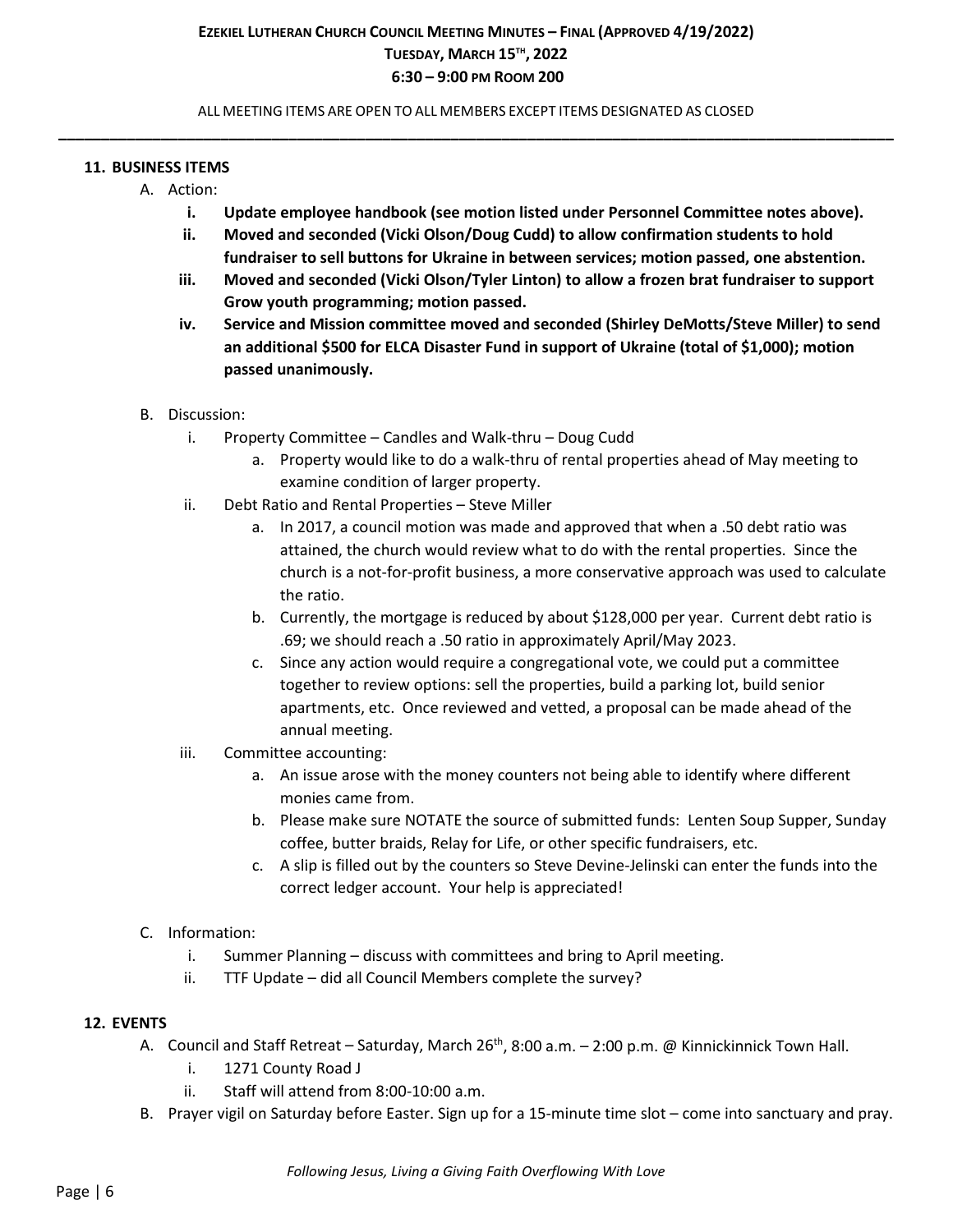ALL MEETING ITEMS ARE OPEN TO ALL MEMBERS EXCEPT ITEMS DESIGNATED AS CLOSED **\_\_\_\_\_\_\_\_\_\_\_\_\_\_\_\_\_\_\_\_\_\_\_\_\_\_\_\_\_\_\_\_\_\_\_\_\_\_\_\_\_\_\_\_\_\_\_\_\_\_\_\_\_\_\_\_\_\_\_\_\_\_\_\_\_\_\_\_\_\_\_\_\_\_\_\_\_\_\_\_\_\_\_\_\_\_\_\_\_\_\_\_\_\_\_\_\_\_**

- C. Laurie Hanson needs to get pictures of new council members at April Council meeting or at a different time that may work. Will be scheduled ahead of next month's meeting.
- D. New Directory Photo schedule www.ucdir.com
- E. May meeting conflict Megan Franklin will fill in for Angel Egan as Secretary.
- F. Full Council meetings are held every  $3<sup>rd</sup>$  Tuesday of the month at 6:30 p.m.

## **13. NEXT MONTH:**

- A. Devotions & Treats for Tuesday, April  $19^{th}$  @ 6:30 p.m.:
	- i. Devotions Jim
	- ii. Treats Tom

## **14. CLOSING PRAYER – Pastor Paul**

## **15. MOTION TO ADJOURN: (Megan Franklin/Nicky Thompson); meeting adjourned at 8:59 p.m.**

Respectfully Submitted, *Angel Egan, Council Secretary*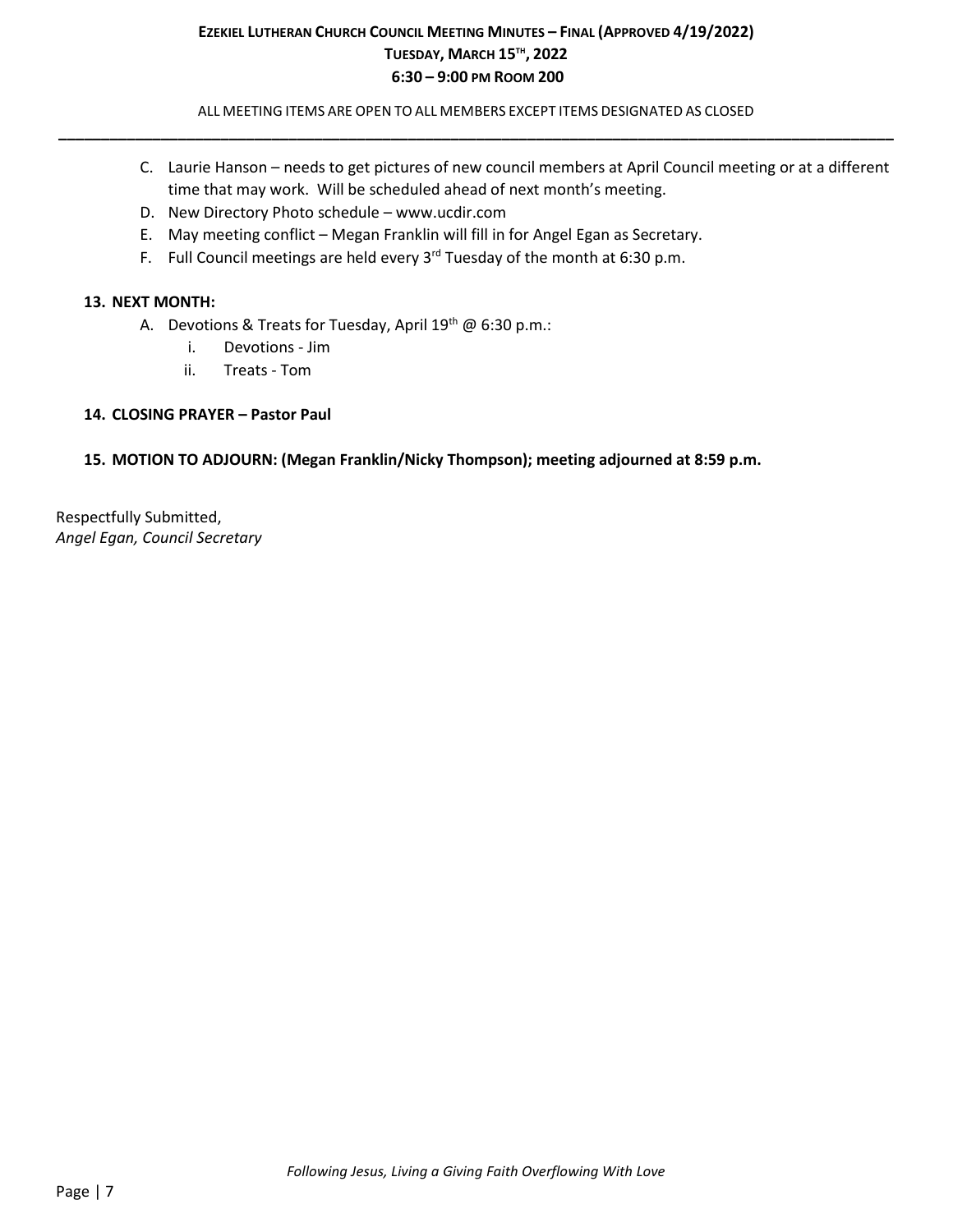ALL MEETING ITEMS ARE OPEN TO ALL MEMBERS EXCEPT ITEMS DESIGNATED AS CLOSED **\_\_\_\_\_\_\_\_\_\_\_\_\_\_\_\_\_\_\_\_\_\_\_\_\_\_\_\_\_\_\_\_\_\_\_\_\_\_\_\_\_\_\_\_\_\_\_\_\_\_\_\_\_\_\_\_\_\_\_\_\_\_\_\_\_\_\_\_\_\_\_\_\_\_\_\_\_\_\_\_\_\_\_\_\_\_\_\_\_\_\_\_\_\_\_\_\_\_**

### *Appendix A: March 2022 Personnel Committee Report*

### **EZEKIEL LUTHERAN CHURCH**

### **PERSONNEL COMMITTEE AGENDA**

### **MARCH 10, 2022**

#### **ROOM 200**

- **PRESENT:** David Bell, Steven Anderson, Ed Schramm (virtual), Steve Devine-Jelinski
- **ABSENT:** Diane Bjornstal
	- 1. **The 2-15-22 Personnel Committee Report was reviewed and confirmed**
	- **2. Motion by Anderson, seconded by Schramm to recommend that Darla's compensation be \$75.00 per midweek service (i.e. Lent/Advent services) and \$150.00 per full-service (i.e. weekly Sunday services and full special services such as Ash Wednesday and Good Friday). (MOTION PASSED 3-0)**
		- **Background:** In June 2021, Darla was hired as the interim piano/organ player. The rate was \$150 per service. At the time, we did not anticipate that her placement would extend as far as it has. In February 2022, Darla asked about her rate of pay for the Wednesday Lent services.
		- This action clarifies her pay for special services that are normally shorter and require less music. Steve DJ will share this information with Darla.
	- **3. Motion by Schramm, seconded Anderson to recommend that the trumpet players at Easter be paid \$50.00 per service. (MOTION PASSED 3-0)**
		- On 2/25/22, Darla inquired about the pay for the trumpet players who will be performing at Easter.
		- Personnel recommends \$50.00 per service be offered to the trumpet players.
		- Steve DJ will share this information with Darla.

### **4. TTF Leadership Questions**

- The Personnel Committee discussed the following questions for clarifying our common understanding of these processes. No action was taken.
	- Who has the authority to make hiring and firing decisions about staff, and where is that process and authority articulated?
	- What is the process for approving annual salary increases?
	- What are the opportunities for professional development for lay staff?

## **5. Motion by Anderson, seconded by Schramm to recommend the following edits to the Employee Handbook (MOTION PASSED 3-0)**

- **200.60 Performance Evaluation (p.3):**
	- Ezekiel will endeavor to conduct wage and performance reviews annually for each employee. Salary adjustments, if approved by the congregation **as part of the annual budget,** are based on these reviews.
	- **INSERT A CURRENT ORGANIZATION CHART:** That clearly articulates who will complete the annual reviews.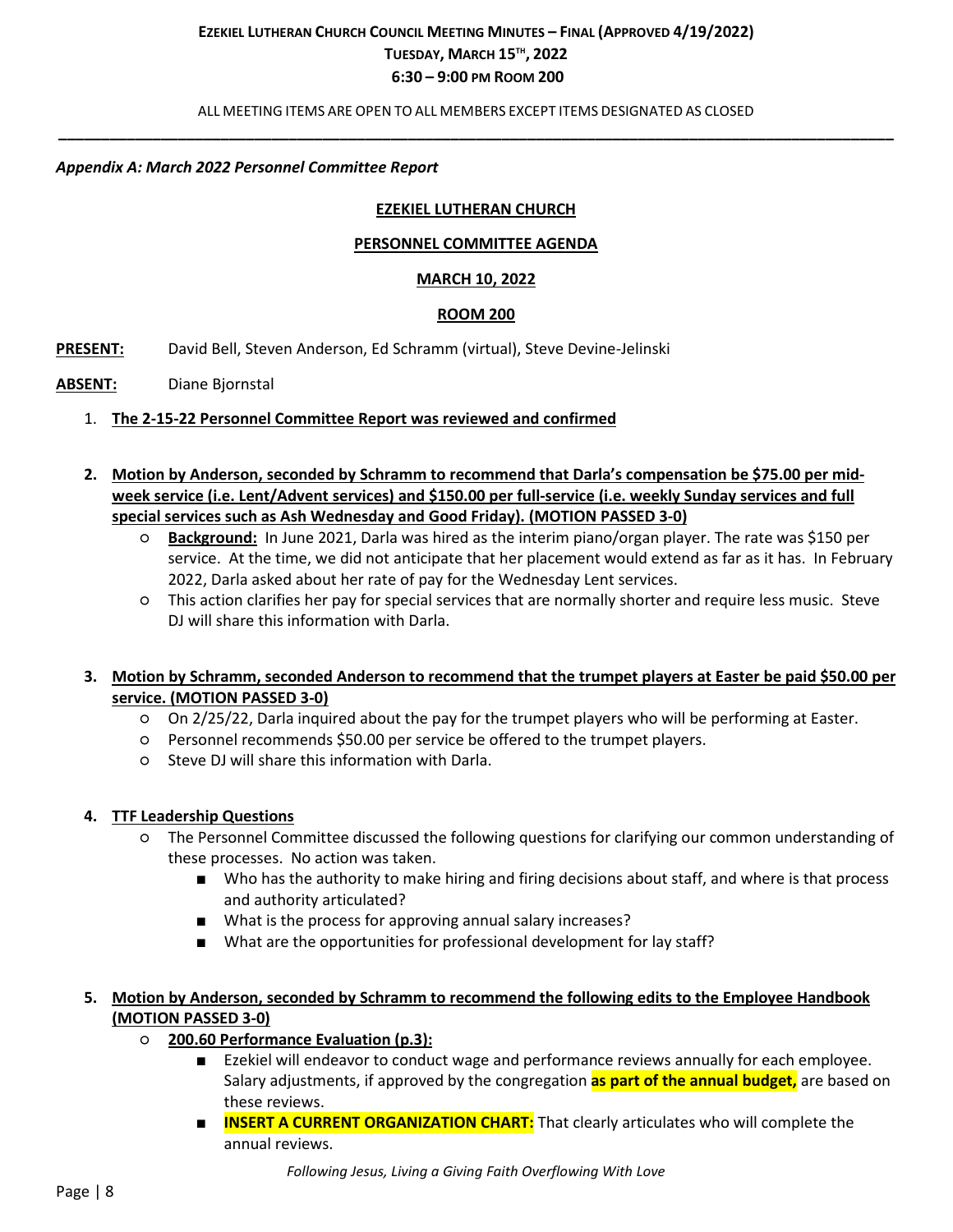ALL MEETING ITEMS ARE OPEN TO ALL MEMBERS EXCEPT ITEMS DESIGNATED AS CLOSED **\_\_\_\_\_\_\_\_\_\_\_\_\_\_\_\_\_\_\_\_\_\_\_\_\_\_\_\_\_\_\_\_\_\_\_\_\_\_\_\_\_\_\_\_\_\_\_\_\_\_\_\_\_\_\_\_\_\_\_\_\_\_\_\_\_\_\_\_\_\_\_\_\_\_\_\_\_\_\_\_\_\_\_\_\_\_\_\_\_\_\_\_\_\_\_\_\_\_**

- **300.10 Work Hours (p.4):** 
	- Our work week begins Monday morning and ends Sunday evenings. Typical hours office staff are Monday through Friday from **9:00 am to 4:00 pm. (8:00 am-5:00 pm)** Your supervisor may establish alternative hours.
- **300.20 Pay Schedule (p.4)**
	- **Employees will be paid biweekly, on Friday. Employees will be paid the 15th and last day of each month.** If the regular payday falls on a holiday, payday will be the last regular workday before the holiday. **If the regular payday falls on a Saturday or Sunday, payday will be the preceding Friday.**
- **300.60 Time Records (p.5)**
	- **Non-exempt, hourly employees** will be instructed by their supervisor about how to account for and record the time spent working.
- Upon approval by the council, Steve DJ will make these updates and email them to all employees.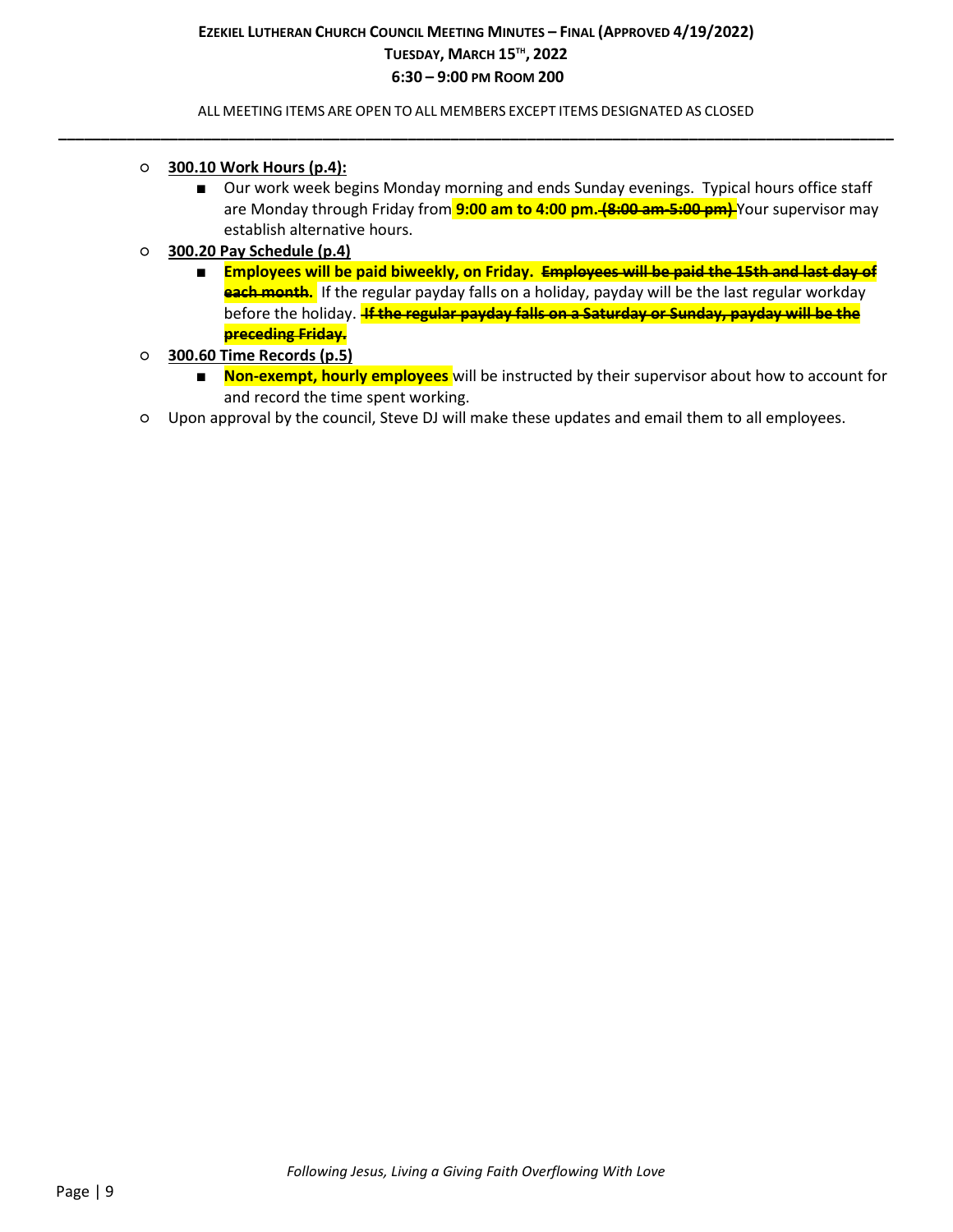ALL MEETING ITEMS ARE OPEN TO ALL MEMBERS EXCEPT ITEMS DESIGNATED AS CLOSED **\_\_\_\_\_\_\_\_\_\_\_\_\_\_\_\_\_\_\_\_\_\_\_\_\_\_\_\_\_\_\_\_\_\_\_\_\_\_\_\_\_\_\_\_\_\_\_\_\_\_\_\_\_\_\_\_\_\_\_\_\_\_\_\_\_\_\_\_\_\_\_\_\_\_\_\_\_\_\_\_\_\_\_\_\_\_\_\_\_\_\_\_\_\_\_\_\_\_**

### *Appendix B: March 2022 Stewardship Committee Report*

#### **Stewardship Proposal**: Ezekiel Thanks and Generosity Month (annual occurrence)

Minutes from Meeting with Pastor Paul Svingen and Jim Ashbach

In Attendance: Tyler Linton, Ryan Carns, and Dick Seebach

#### **When**: *To Be Determined* based on further discussion the Pastors, Administrator and Committee

Discussion during meeting mainly revolved about timing. It was recommended by Pastor Paul to start after Easter in Late April or early May. Implementation of plan does not have to be on consecutive weeks, but could continue through May (Easter Season) and even into Summer (Pentecost – time for teaching). This would give time for TTF recommendations to come into effect, such as collapse of one or more current committees into one.

The committee would prefer to at least host a kick-off with Stewardship Breakfast BEFORE Palm Sunday (similar to what is proposed under Week #1 below), to capitalize on the excitement of membership being back in church and business as usual. Our new PushPay system will also be up and running by then, at least the on-line pledging portion of it (QR codes). Next meeting could be post-Easter, perhaps May  $1<sup>st</sup>$ ?

**Theme**: Matthew 16:21 "For where your treasure is, there your heart will be also."

**Purpose**: Encourage members use time, talents and treasures for the benefit of our church and community

#### **Objectives**:

- 1) Dedicate a month to remind ourselves that all we have and can do is from God
- 2) Introduce/remind members of the many opportunities available to serve Ezekiel and River Falls
- 3) Encourage use of new PushPay system for giving, volunteering, and communicating

#### **Plan\***:

Week 1 – Featuring Stewardship and Invite Committees

Sunday Worship Theme - Introduce Generosity Month and the theme, purpose and objectives. Provide plan for the month to Congregation

Kick-off with Stewardship Breakfast with support from Invite

Wednesday evening: Thrivent Financial – Financial Planning

Week 2 – Featuring Mission and Property Committees

Sunday Worship Theme – Mission Possible

Mission Committee host "Mission Possible" Seminar between Services

Wednesday Evening: Estate Planning (Max Neuhaus)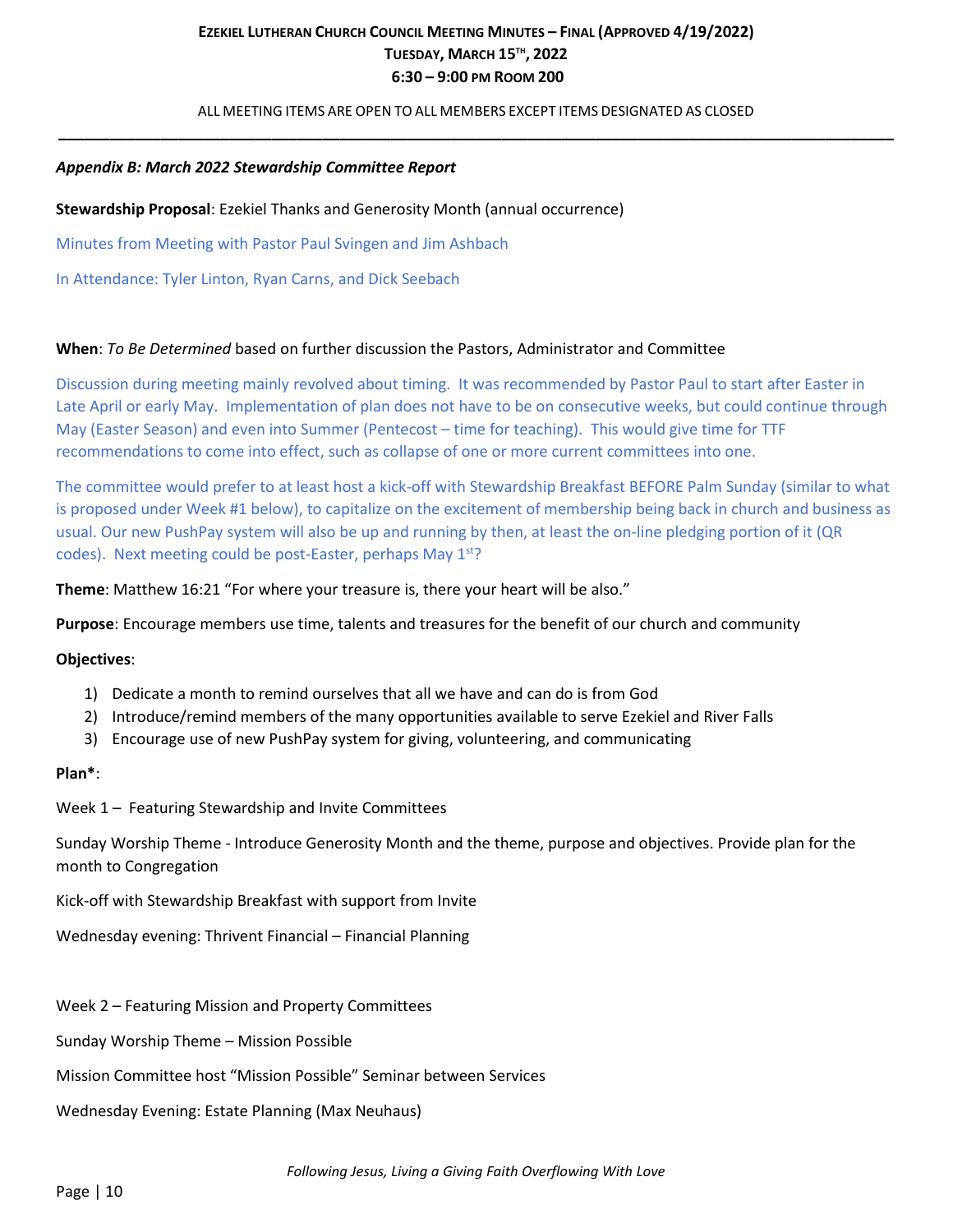ALL MEETING ITEMS ARE OPEN TO ALL MEMBERS EXCEPT ITEMS DESIGNATED AS CLOSED **\_\_\_\_\_\_\_\_\_\_\_\_\_\_\_\_\_\_\_\_\_\_\_\_\_\_\_\_\_\_\_\_\_\_\_\_\_\_\_\_\_\_\_\_\_\_\_\_\_\_\_\_\_\_\_\_\_\_\_\_\_\_\_\_\_\_\_\_\_\_\_\_\_\_\_\_\_\_\_\_\_\_\_\_\_\_\_\_\_\_\_\_\_\_\_\_\_\_**

Week 3 – Featuring Grow and Connect Committees

Sunday Worship Theme – Equipped from Above: Sharing our Treasurers, Time and Talents

Promote and provide Tutorial of new Push Pay System between Services (Youth to assist)

Week 4 – Featuring Worship Committee

Sunday Worship Theme – Thanks and Praise

Opportunities to Serve Fair between Services (hosted by Representatives from Ministry Areas – as depicted in Time and Talents: A Catalog of Opportunities to Serve (received from Sandy Tauferner Fall 2021).

\* Each week features one of the core Ezekiel Committees with the chair on council providing a summary of the Committees Mission and Purpose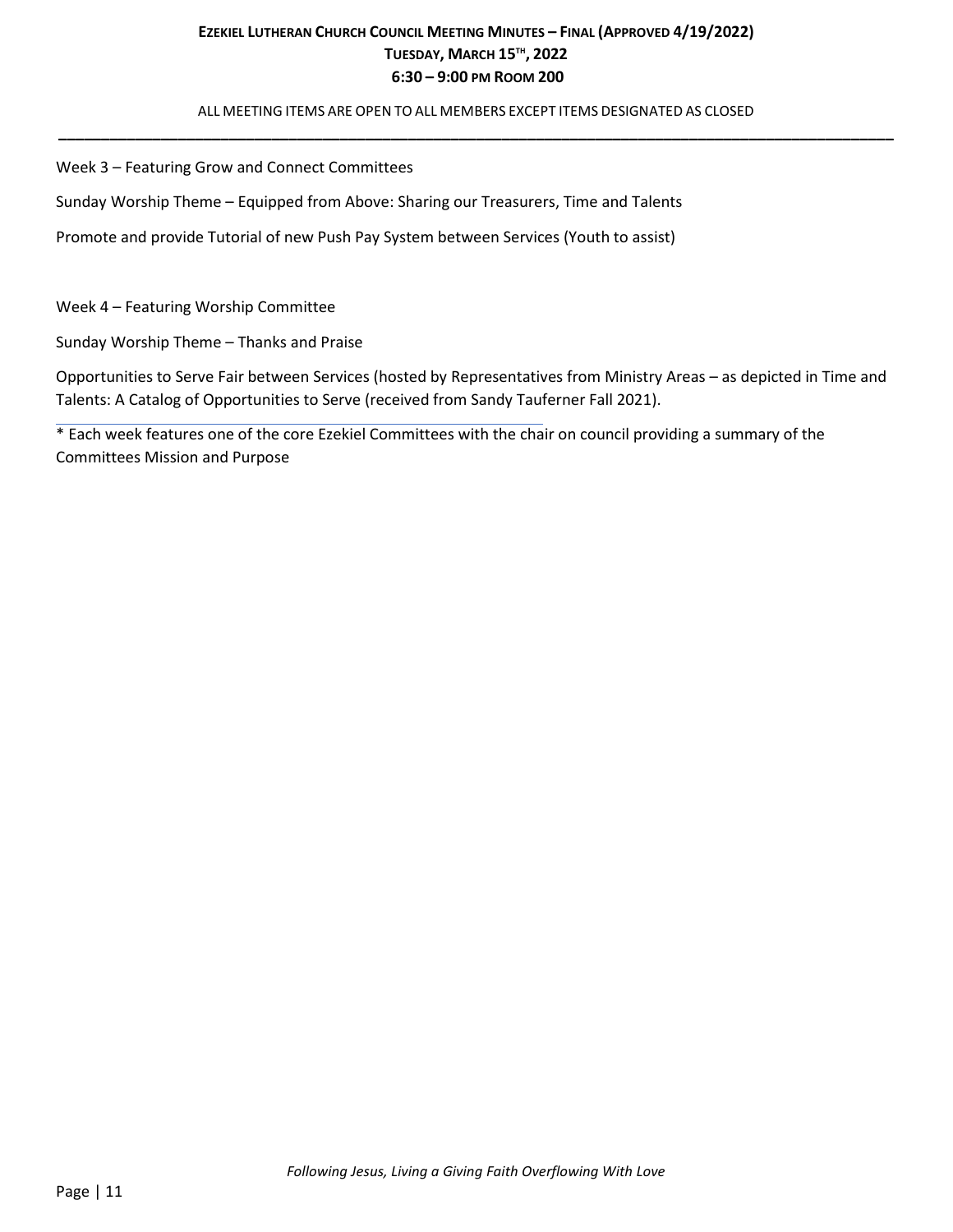ALL MEETING ITEMS ARE OPEN TO ALL MEMBERS EXCEPT ITEMS DESIGNATED AS CLOSED **\_\_\_\_\_\_\_\_\_\_\_\_\_\_\_\_\_\_\_\_\_\_\_\_\_\_\_\_\_\_\_\_\_\_\_\_\_\_\_\_\_\_\_\_\_\_\_\_\_\_\_\_\_\_\_\_\_\_\_\_\_\_\_\_\_\_\_\_\_\_\_\_\_\_\_\_\_\_\_\_\_\_\_\_\_\_\_\_\_\_\_\_\_\_\_\_\_\_**

### *Appendix C: March 2022 Connect Committee Report*

## **CONNECT COMMITTEE REPORT**

Last Meeting: 3-14-2021, 5pm In Attendance: Gwen, Sandy, Sue, David, Megan, Patti

1. **Coffee Hour** – Coffee hour is back! We have a schedule of helpers setting up and cleaning up through May. We also have a plan for rotating picking up treats and juice when needed. (We also discussed a couple ideas surrounding the possible Espresso machine if that is something the youth go forward with getting.)

2. **Journey House** – They are planning a block party on May 2nd. Will be an ecumenical effort- two other churches in town will be helping as well. Working on getting a tent, may borrow folding tables and chairs from us. Will need food such a soup (they have lots of cardboard bowls), finger food, etc. They will have a meeting closer to firm up plans. Connect committee has committed to helping with food, possibly tables etc. and one of us will attend their planning meeting.

3. **College Finals Snack Bags-** we did these last year to connect with the college students at UWRF and we will be doing these again this spring. David is looking into if he can use his Thrivent Grant to pay for snacks (Gwen used hers last year). We still have some supplies left. We will make bags (approximately 80-90) in a meeting, and Journey House will book a table to hand out in the student center April 28th and May 5th (2 weeks before finals and the week before). Last year we did lots of protein and "brain food" in our snack/care package bags and they were very popular. Next year we may try and bring back a finals Pizza night that has been popular in the past (possibly with the addition of puppies which are scientifically shown to help de-stress)- but we felt it was not enough time to plan for this year.

## 4. **Relay for Life:**

Relay for Life will be Friday, April 1st at the River Falls High School.

We will be selling **luminaries, flower & butterflies** (\$5 each) as well as running **Penny wars** (Cats vs Dogs) this Sunday and next (3/20 and 3/27). Relay team members will be helping as well. *\*We are looking for the wooden window boxes with sand in them that we put the flowers in, if anyone has seen them please let Gwen or Megan know.*

We also have the **Chili Cookoff** next Weds, 3/23. *We need more chili signups if anyone is interested!* We will have it put in the newsletter as well, further up and in separate section from the Relay. If possible we will also try and have it be included in announcements during services as well. We hope we can get some more chili sign-ups this Sunday when selling Butterflies, Flowers and Luminaries. Committee members are bringing desserts, chili toppings, milk and water. We plan to label some cups ahead of time, and then meet early (5pm or a bit before) to do any additional ones before the dinner on Weds.

We discussed that we may need to have extra tables and chairs put out for that Weds, though we are pretty sure in the past we have done the Chili Cookoff on Ash Weds (which we needed more tables at this year) which is part of the reason it may have been more popular.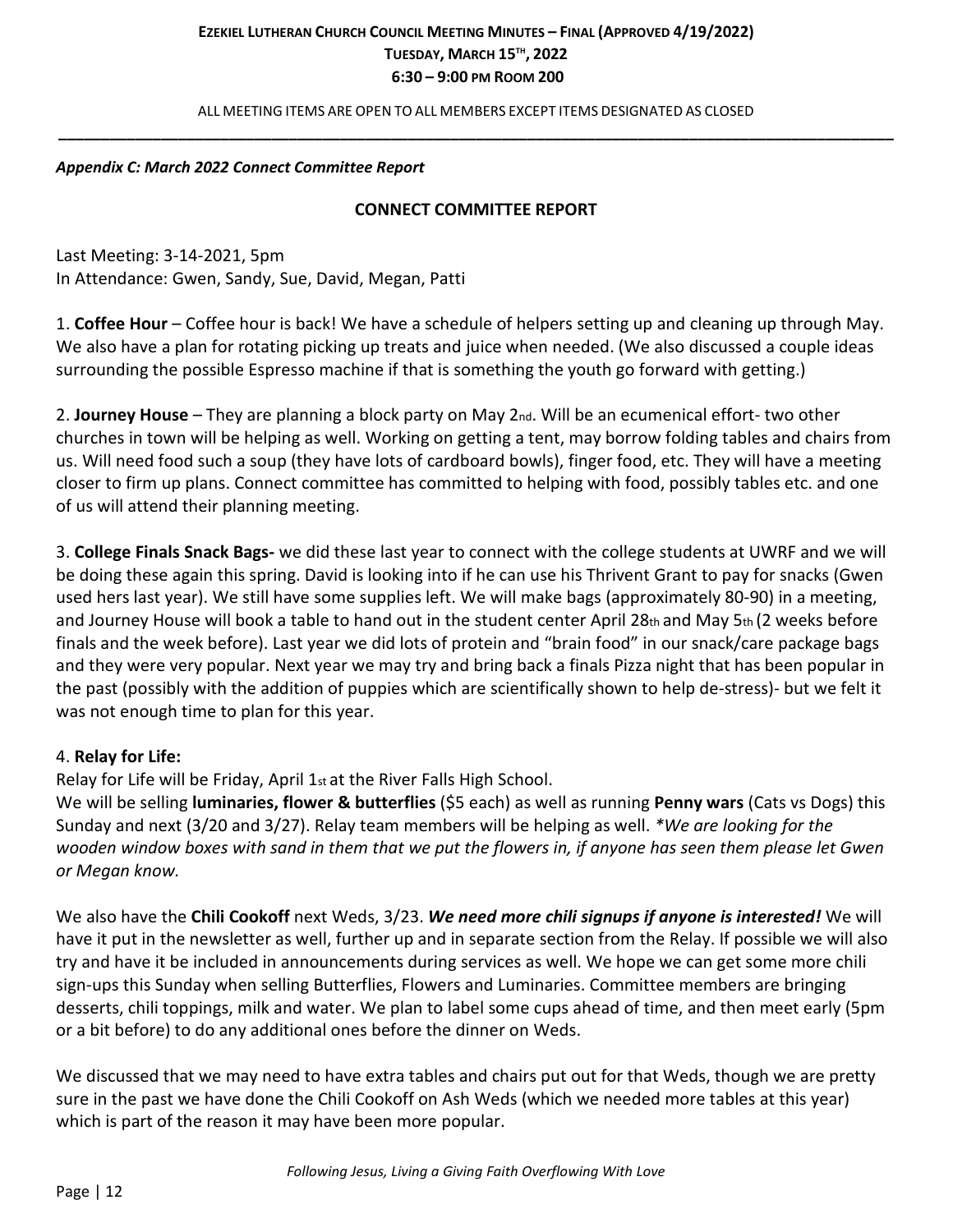ALL MEETING ITEMS ARE OPEN TO ALL MEMBERS EXCEPT ITEMS DESIGNATED AS CLOSED **\_\_\_\_\_\_\_\_\_\_\_\_\_\_\_\_\_\_\_\_\_\_\_\_\_\_\_\_\_\_\_\_\_\_\_\_\_\_\_\_\_\_\_\_\_\_\_\_\_\_\_\_\_\_\_\_\_\_\_\_\_\_\_\_\_\_\_\_\_\_\_\_\_\_\_\_\_\_\_\_\_\_\_\_\_\_\_\_\_\_\_\_\_\_\_\_\_\_**

**Meeting Adjourned:** 6:30pm **Next Meeting:** April 11th, 5pm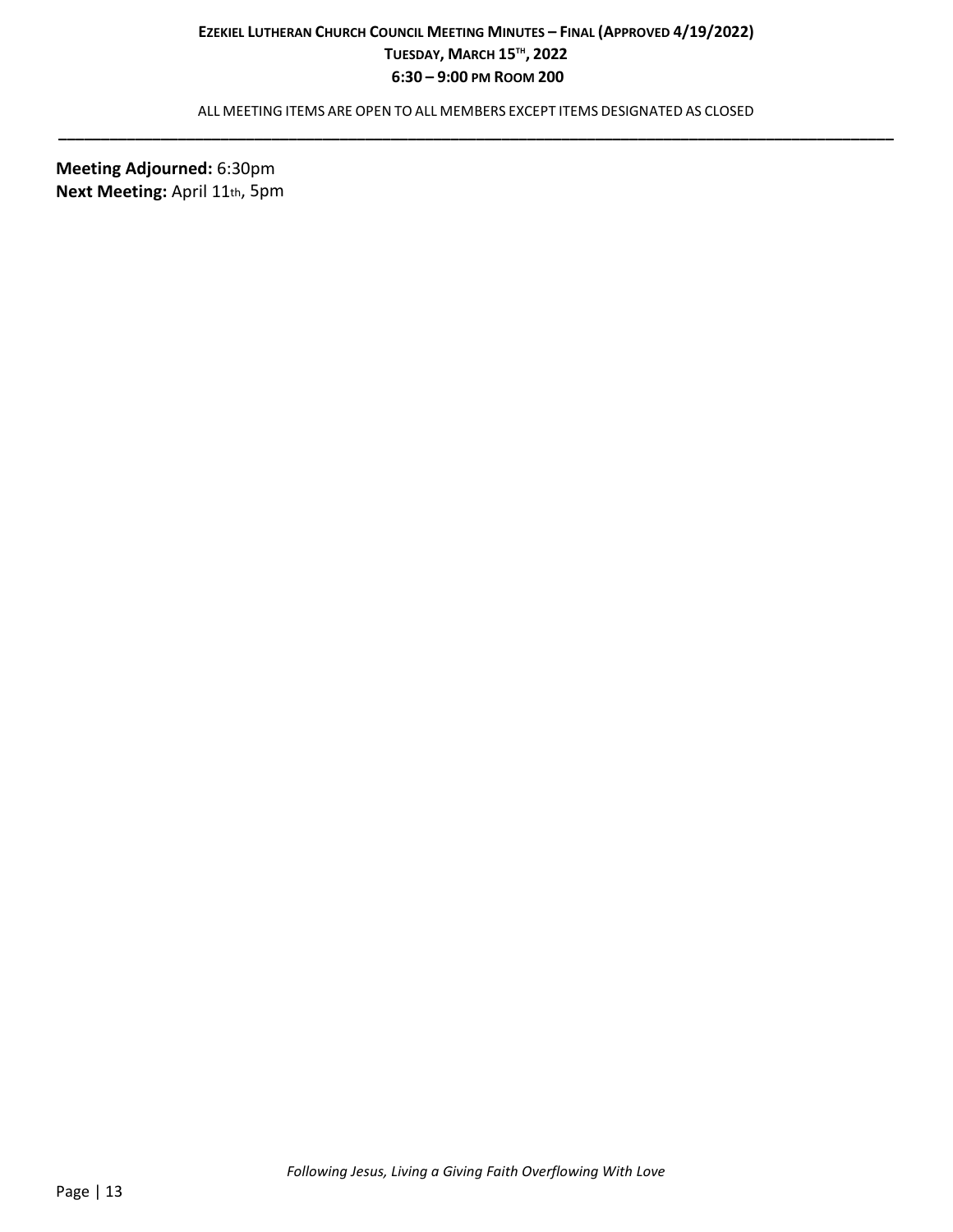ALL MEETING ITEMS ARE OPEN TO ALL MEMBERS EXCEPT ITEMS DESIGNATED AS CLOSED **\_\_\_\_\_\_\_\_\_\_\_\_\_\_\_\_\_\_\_\_\_\_\_\_\_\_\_\_\_\_\_\_\_\_\_\_\_\_\_\_\_\_\_\_\_\_\_\_\_\_\_\_\_\_\_\_\_\_\_\_\_\_\_\_\_\_\_\_\_\_\_\_\_\_\_\_\_\_\_\_\_\_\_\_\_\_\_\_\_\_\_\_\_\_\_\_\_\_**

## *Appendix D: March 2022 Invite Committee Report*

# **Invite Committee – March 2022**

Met March 14th.

Attendance: Sandy T, Rich K, Amy L and Nicky T.

Discussed postponing 40 Days/40 Ways, until May. We have 6 groups of 2 (hosts) to lead the discussions.

Action: Invite Committee is asking other Ezekiel committees to brainstorm names of people we have not been seeing at Ezekiel to invite to the gatherings in May. Please submit to Nicky by April 18th.

Invite will request Congregation survey results from the TTF by April 18<sup>th</sup> and a list of those who participated in the survey. This information will be used to help develop questions and groups to invite.

Invite serves the Lenten Soup Supper on March 30<sup>th</sup>.

Invite Committee's next meeting is scheduled for Thursday, April  $21<sup>st</sup>$ . We will invite the "co-hosts" for training and will create the groups and dates for 40 Days/40 Ways in May.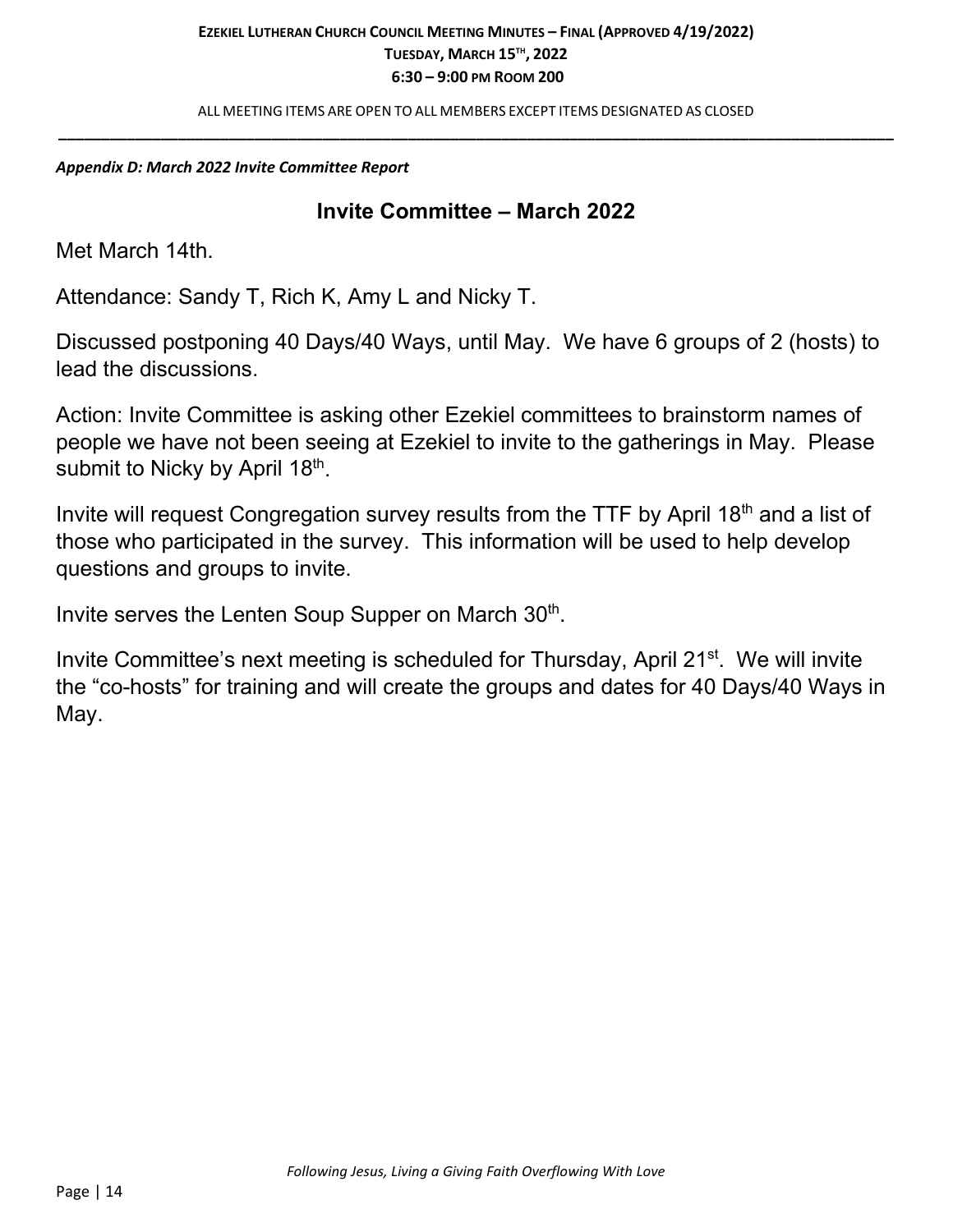ALL MEETING ITEMS ARE OPEN TO ALL MEMBERS EXCEPT ITEMS DESIGNATED AS CLOSED **\_\_\_\_\_\_\_\_\_\_\_\_\_\_\_\_\_\_\_\_\_\_\_\_\_\_\_\_\_\_\_\_\_\_\_\_\_\_\_\_\_\_\_\_\_\_\_\_\_\_\_\_\_\_\_\_\_\_\_\_\_\_\_\_\_\_\_\_\_\_\_\_\_\_\_\_\_\_\_\_\_\_\_\_\_\_\_\_\_\_\_\_\_\_\_\_\_\_**

### *Appendix E: March 2022 Worship Committee Report*

## **Ezekiel Worship Committee Minutes**

March 8, 2022 @ 5 p.m.

Present: Pastor Jeff, Tom Bauer, Joyce Breen, Dot Seebach, Matthew Mitchell, Ellie Richards

Meeting was called to order by chair, Tom Bauer.

Discussion was held regarding the summer worship schedule. Joyce Breen moved that there be one blended service (contemporary/traditional) each **Sunday, May 29, 2022 through September 4, 2022, at 9:30 a.m**. Motion carried four to one. Further discussion led to the decision to take a brief survey of the congregation before forwarding the idea to Council for approval.

Discussion was held regarding Covid concerns. It was decided to remove the floor markers, take down the pew tape, resume use of the red pads in pews, use offering plates during service, and have ushers hand out bulletins.

Dot reported she has ordered flowers from Gertens for the Easter Garden at a cost of \$180. An appeal for gifts in honor or in memory of loved ones will appear in the March 27 and April 3 bulletins. In the past, this appeal has resulted in funds for both Easter and Christmas flowers. Palms are already ordered for Palm Sunday, and the plan is to insert the palms in the chicken wire wrapped around the cross that is currently in place on the altar. Pastor Paul has requested that the cross be covered in carnations Easter Sunday morning, so Dot will order those as well.

Joyce reported that an Easter prayer vigil will be held in the sanctuary Saturday, April 16 from 1-5 p.m., so flowers will be placed on the cross and altar after 5 p.m. Ellie offered to help Dot. Dot will talk to Jeannie Solum re altar guild's schedule for tending the sanctuary, as well.

"Normal" communion is scheduled to resume on Palm Sunday. The committee felt it wise to continue having gloved wine servers hand wine from the tray. That recommendation will be passed to Joyce Walen, who schedules servers. Joyce said that prayer team members will then again be available in the sanctuary during communion.

It was suggested that the Praise Band be involved in one of the Lenten services and Matthew agreed to pursue that idea. It was also suggested that leaders of the Lenten service give directions to the congregations re participation, since there appeared to be some confusion last week.

Hymn selection for the traditional service was discussed. Pastors have no way of knowing what is familiar to this congregation, so Joyce, Dot and Ellie agreed to meet and draw up a list of hymns that might be "user-friendly" at Ezekiel.

The pew card information is very out of date; Tom agreed to pursue having it updated.

The committee was given copies of our current committee description to review and be prepared to discuss how to update it at out next meeting.

Next meeting is scheduled for April 5, 2022, at 5 p.m.

Submitted by Ellie Richards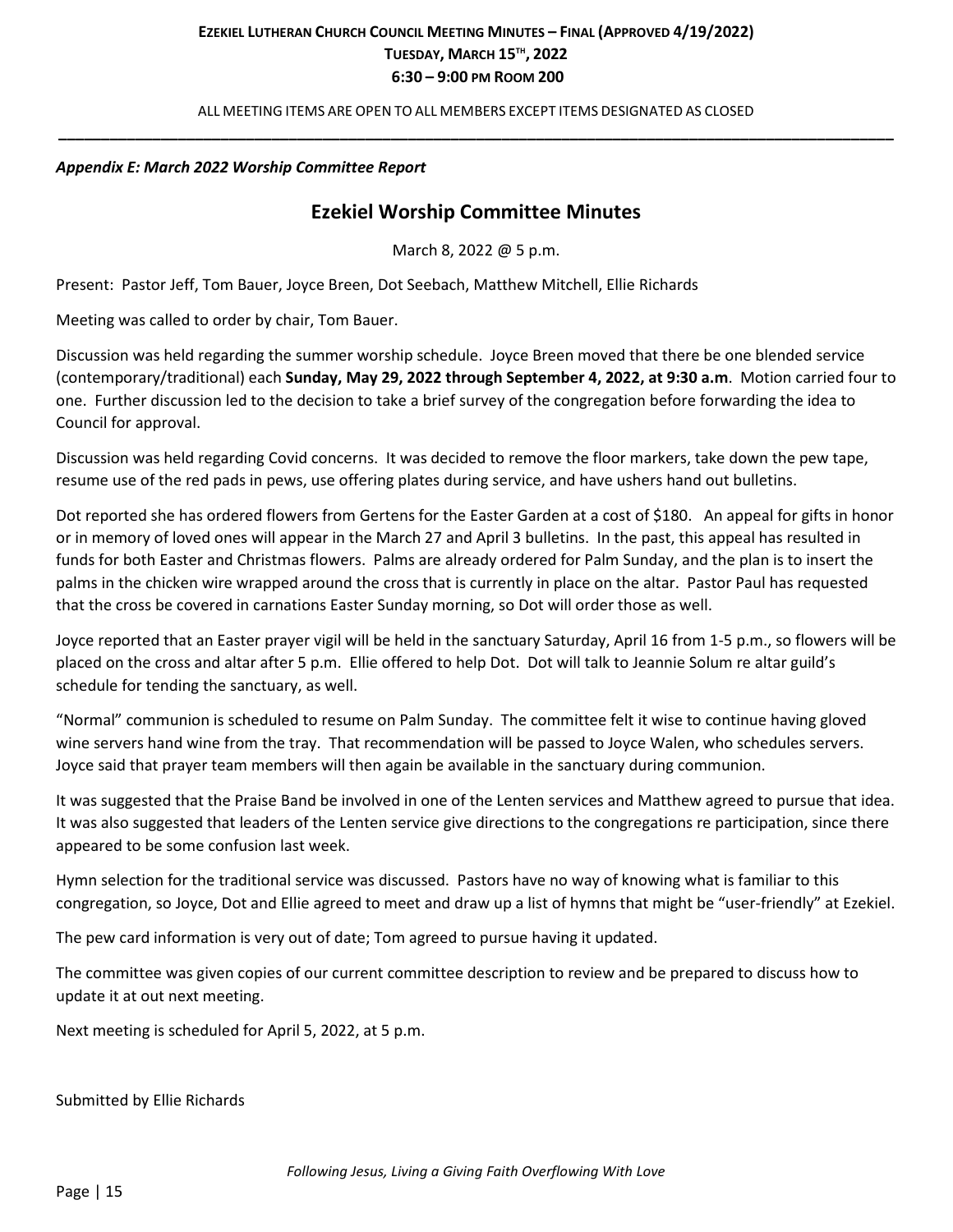ALL MEETING ITEMS ARE OPEN TO ALL MEMBERS EXCEPT ITEMS DESIGNATED AS CLOSED **\_\_\_\_\_\_\_\_\_\_\_\_\_\_\_\_\_\_\_\_\_\_\_\_\_\_\_\_\_\_\_\_\_\_\_\_\_\_\_\_\_\_\_\_\_\_\_\_\_\_\_\_\_\_\_\_\_\_\_\_\_\_\_\_\_\_\_\_\_\_\_\_\_\_\_\_\_\_\_\_\_\_\_\_\_\_\_\_\_\_\_\_\_\_\_\_\_\_**

### *Appendix F: March 2022 Property Committee Report*

2022 Property Committee:

Douglas Cudd Jack Cudd Jim Ashbach Dale Bjerstedt Jerry Barriault David Vold Scott Simpson Jeff Bjork Steve Devine-Jelinski (Business Office)

### PROPERTY COMMITTEE REPORT FOR MARCH 2022

We viewed thew two rental properties on Friday February 18<sup>th</sup>.

Notice was given that the renter in the large home would have to vacate on May 1<sup>st</sup>, as the home needs several repairs and remodeling to be done. These are the things that need to be done.

No working smoke or carbon CO2 detectors

Cat urine in upstairs carpeted bedroom.

Paint and drywall repairs.

Upstairs bath needs a partial remodel.

Front deck repairs.

These repairs need to be made as the house is rented to 9 students on August 1<sup>st</sup> of this year.

The smaller home is in pretty good shape. Although the furnace filter was dated 2/1/2019. A large amount of accumulated trash items was being stored in the furnace room. That has all been removed.

We gave notice to the tenants that they have to give us 60 day's notice it they were going to stay through the fall. They also were told they need 5 renters, not just the 3 that are presently there.

I have been checking in with Steve and doing the necessary repairs as needed. I repaired the vacuum and replaced the toilet in the women's bathroom by the elevator.

Our first group meeting will be in the middle of March.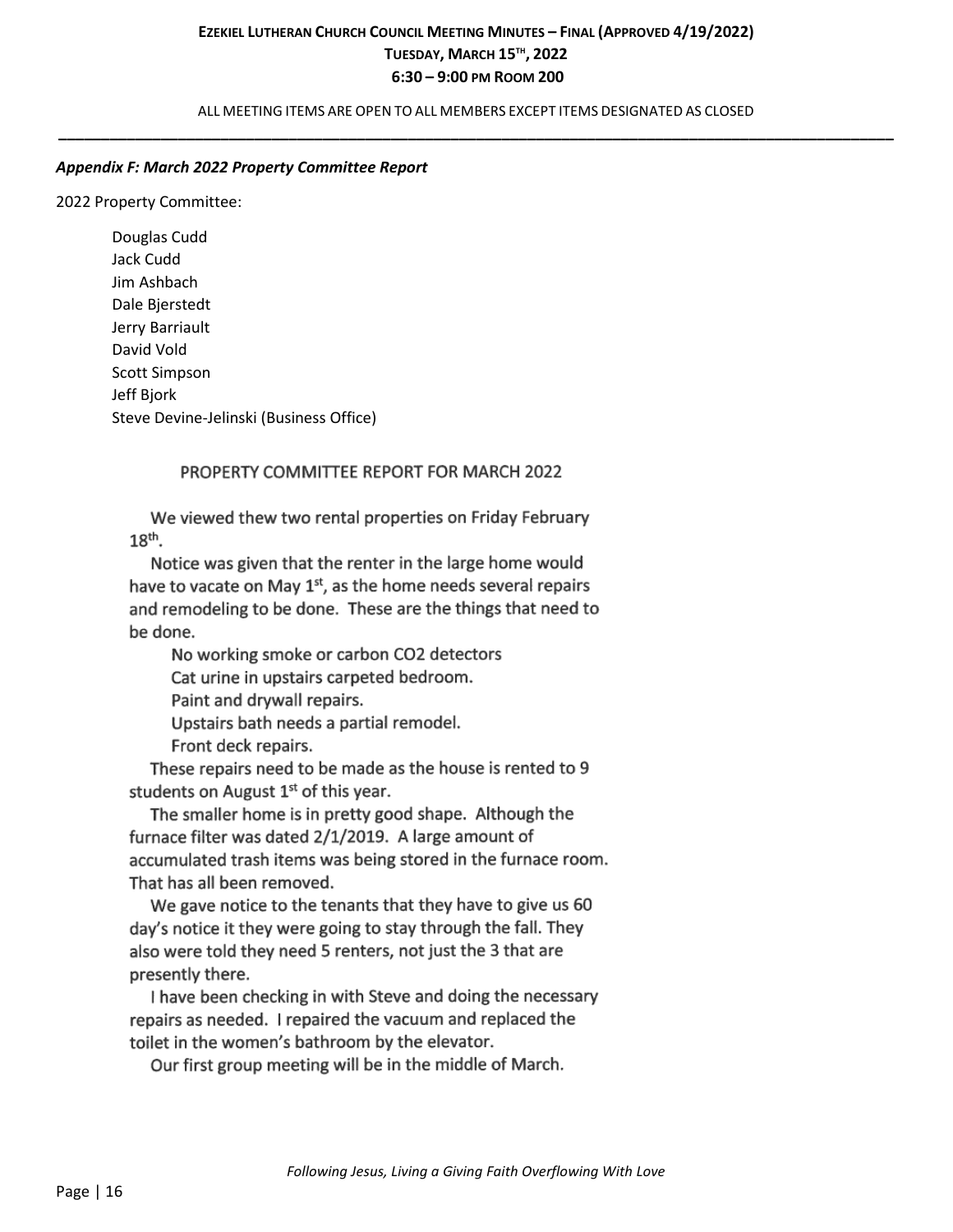ALL MEETING ITEMS ARE OPEN TO ALL MEMBERS EXCEPT ITEMS DESIGNATED AS CLOSED **\_\_\_\_\_\_\_\_\_\_\_\_\_\_\_\_\_\_\_\_\_\_\_\_\_\_\_\_\_\_\_\_\_\_\_\_\_\_\_\_\_\_\_\_\_\_\_\_\_\_\_\_\_\_\_\_\_\_\_\_\_\_\_\_\_\_\_\_\_\_\_\_\_\_\_\_\_\_\_\_\_\_\_\_\_\_\_\_\_\_\_\_\_\_\_\_\_\_**

#### *Appendix G: March 2022 Grow Committee Report*

## **Grow Committee Meeting Minutes 3/9/22 6pm - Room 190**

Present: Pastor Jeff, Marci Norum, Jeannie Solum, Rebecca Bell, Vicki Olson

### **Sunday School:**

● A First Communion class will take place on March 27, from noon to 2:30pm. Pastor Jeff and Marci will discuss the idea of possibly making handmade bread with the First Communion class for their communion.

● Marci booked a swimming party at the pool in Ellsworth on April 3rd from 5-7pm. This is an all ages event (bring friends). There are some sign-up sheets out and it is in the eblast and the newsletter. It is important to get the word out to the older youth in our church family as well, in hopes that they will participate.

• The Sunday School children will be singing at the 10am Palm Sunday service.

● Vacation Bible School is tentatively scheduled for August 1st through 4th or 5th @ Ezekiel. Marci has reached out to her teacher guides from last year and they are on board for teaching again this year.

### **Confirmation:**

• About 50 people attended the Feed My Starving Children (FMSC) trip in Eagan on February 23, 2022.

- Faith Projects were shared on Sunday, February 27th.
- The Affirmation of Baptism Service took place at 12:30 p.m. on March 6.
- Grades 6-9 are invited to go to the Confirmation retreat to Luther Point Bible Camp April 1-2, 2022.
- Chaperones and drivers are needed.
- Current participants are: Elliot and McKinley Bell, Andrew O'Connor, Jenna Juetten,

William Pacheco, Lukas Smith, Zachary Smith, Alex, Brooklyn, Emma, Lauren,

Madeline, and Meredith Tille, Addison Timm, and Pastor Jeff.

• The Wednesday night (and Sunday morning) youth church participants/helpers are doing well. It's good to see them back in action. It is essential to continue to request that youth sign up for these opportunities to serve. It was discussed that perhaps we should continue to have them help with services throughout the summer (usually youth participation is halted during the summer months) to keep them engaged in church.

● Pastor Jeff met with the Fireside group when Jeannie was gone on Ash Wednesday. They are interested in doing a bowling outing. He plans to meet with them again. Pastor Jeff shared the results of a survey he gave to the high school youth. Mostly, they wanted to meet for conversation and friend time, about once a month, for those who were interested. There was talk of how to get participation up amongst the senior high youth in our church.

- Marci will look at getting a list of current highschool students.
- Amanda is open to making phone calls to invite students to our church events.
- Text streams work best for this age.
- There was some talk about changing the meeting day to Sunday evenings in the future,
- to possibly reach more students (they are less busy on Sunday nights generally).

• Marci brought up the idea that we need to get going on making the Senior blankets for this year's high school seniors. She will get that project started by getting a list of this year's high school seniors and purchasing the felt.

## **Summer Youth Trips:**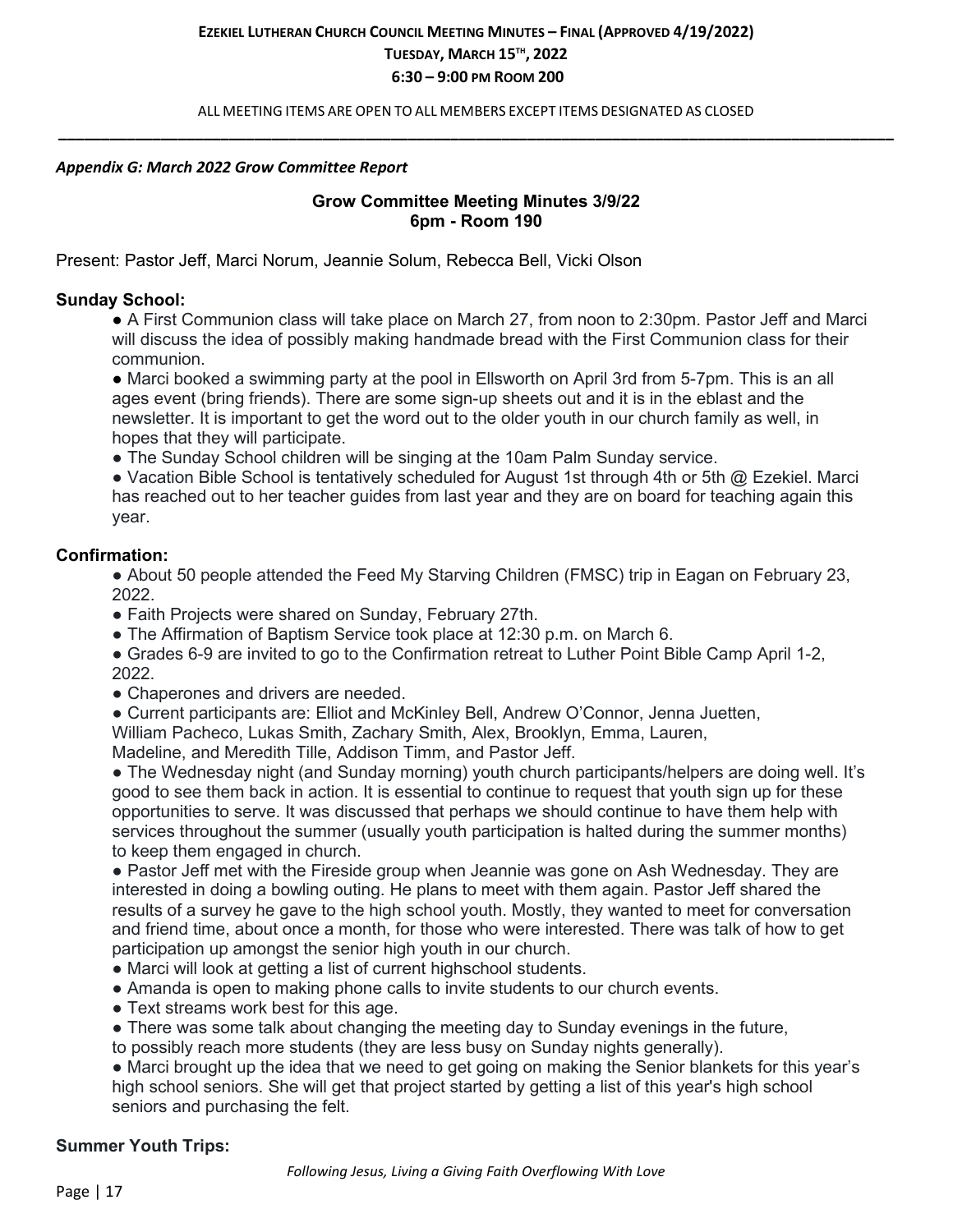ALL MEETING ITEMS ARE OPEN TO ALL MEMBERS EXCEPT ITEMS DESIGNATED AS CLOSED **\_\_\_\_\_\_\_\_\_\_\_\_\_\_\_\_\_\_\_\_\_\_\_\_\_\_\_\_\_\_\_\_\_\_\_\_\_\_\_\_\_\_\_\_\_\_\_\_\_\_\_\_\_\_\_\_\_\_\_\_\_\_\_\_\_\_\_\_\_\_\_\_\_\_\_\_\_\_\_\_\_\_\_\_\_\_\_\_\_\_\_\_\_\_\_\_\_\_**

● It was discussed that it would be a good idea to get the participants of these events to gather so we can take photos and lay out volunteering commitments for them, since they are the recipients of soup supper funds, envelope giving funds, etc. Now that there is a solid plan for the National Youth Gathering replacement event (Rebound), this will be easier to do.

- Christikon Update (the trip is July 8th-16th, 2022)
	- There are currently 3 adults and 10 kids going on the trip.
	- More are welcome to come.

● Currently those who are going are: Jenna Juetten, Calvin, Claire, and Michael Ireland, Jonas Longsdorf, Ben Ashbach, Katie Olson, Jackson Cooper, Zachary Smith, Maggie Johnson, Pastor Jeff, Nathan Ireland, and Beth Ireland.

● Rebound Update: Vicki Olson and Becca Bell will be leading this group.

• This tri-synod event will take place this summer, July 25-27, at The University of Wisconsin River Falls campus! http://nwswi.org/rebound

• It's goal is to strengthen faith formation in young people.

• Cost: \$275 per participant which includes food/housing in the

dorms/activities/t-shirts/gathering materials.

● Registration is open now and will go through mid-June. About 300 participants are expected to attend.

• Current 8th-12th graders are encouraged to attend.

• Because this event is a local event for us, our youth will have very limited costs. The location of this event may also allow our church to shine in some ways. For example, the planning committee of this event is looking for local youth ensembles to perform at the event. Other things may come into play as well. For example, during the informational Zoom call, the bishop mentioned that Ezekiel has a very beautiful worship space and perhaps they would ask us to utilize that space at times for the gathering. Additionally, some participants from further away were seeking a place to stay either the night before or the night after the gathering to help with their travel details. Perhaps Ezekiel could house some youth for a night. These will be discussions for a future date when the event planners get those details finalized.

● Becca and Vicki will be meeting soon to determine how to gather more participants for this event, as well as breaking down the details of fundraising for this event.

### **Fundraising:**

● It was decided that a separate subcommittee will meet to discuss fundraising ASAP.

• The envelope fundraiser has raised approximately \$1,950. \$5,000 was expected so it will be extended through Sunday, March 13th in hopes that we raise more money.

### **Council Items:**

- The Grow Committee is responsible for serving the Lenten Soup Supper on March 16th.
	- We need to be there to set up, serve, and clean up. The meal will be provided by those who sign up to bring food (open to the parishioners). It would be amazing to get some youth volunteers to help serve since they are receiving the funds from the supper.

Are there other items we need to discuss?

• If anyone takes photos of our youth in action at church events (ex: serving dinner at the soup suppers), share those photos with Marci Norum. She is in charge of updating the Facebook page.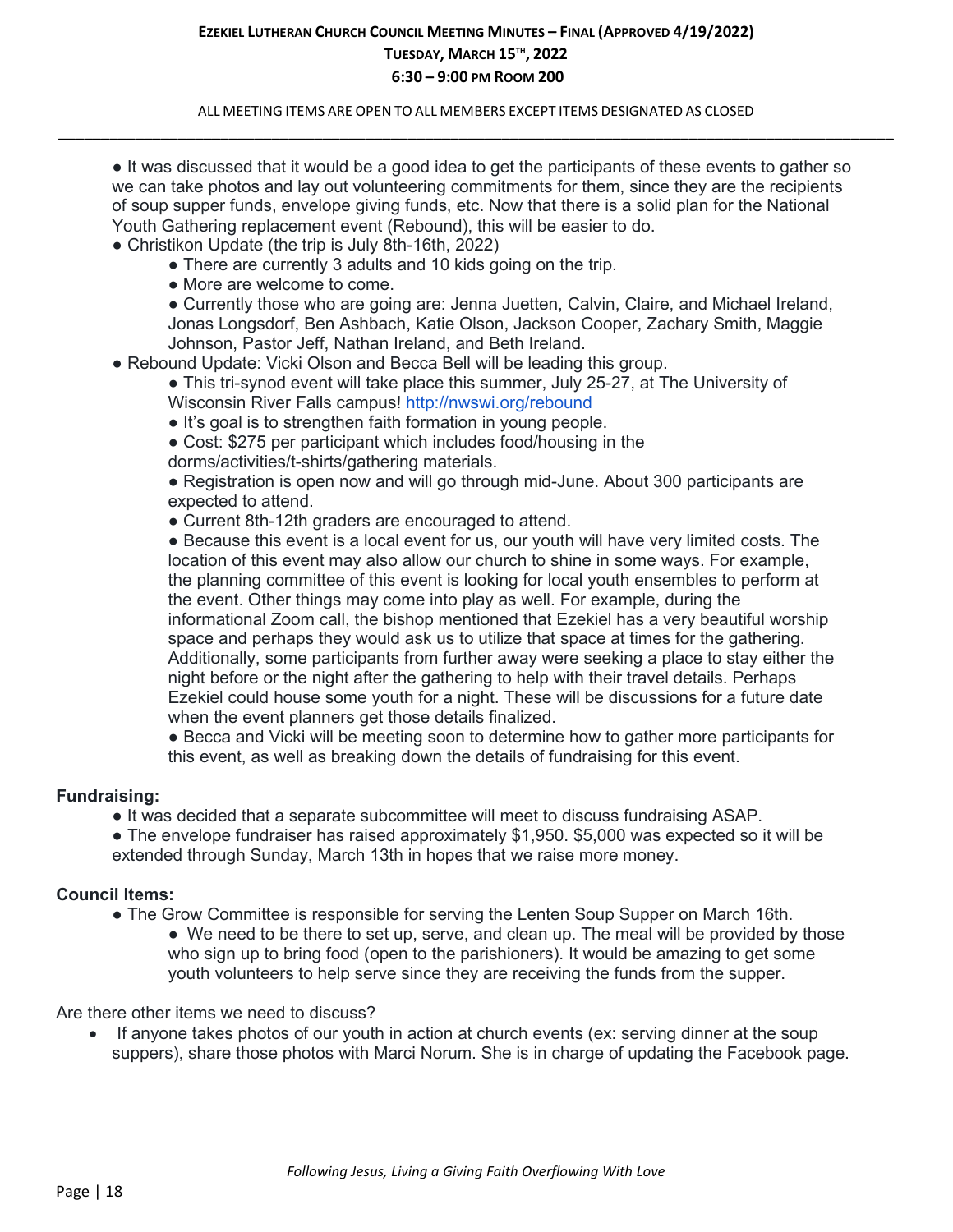ALL MEETING ITEMS ARE OPEN TO ALL MEMBERS EXCEPT ITEMS DESIGNATED AS CLOSED **\_\_\_\_\_\_\_\_\_\_\_\_\_\_\_\_\_\_\_\_\_\_\_\_\_\_\_\_\_\_\_\_\_\_\_\_\_\_\_\_\_\_\_\_\_\_\_\_\_\_\_\_\_\_\_\_\_\_\_\_\_\_\_\_\_\_\_\_\_\_\_\_\_\_\_\_\_\_\_\_\_\_\_\_\_\_\_\_\_\_\_\_\_\_\_\_\_\_**

#### *Appendix H: March 2022 Jacob's Ladder Report*

From Amy Nelson:

We are just finishing up our Butter Braid fundraiser- should have profit by the end of the week, that I will try to remember to share with you!

Preschool registration is underway and we still have space in our AM and PM 3 day classes- so if anyone knows anyone looking- SEND THEM my way! Or any awesome recruitment ideas. Historically the afternoon class has been the hardest to fill, and this year is trending the same.

4K registration began on Monday and is run through the School District 4K coordinator- class lists start coming out later April/early May. We did sign a contract already for the next year with the school district to house 4K.

We're delighted with the upcoming playground work that the Property Committee has taken charge of. The playground system will be restrained (fully) and mulch conversations are happening - THANK YOU to Doug Cudd for your diligence with this!

Grant funding is said to continue through July related to COVID impact: Staff retention and recruitment and quality child care are the two categories in which I continue to apply for as long as they allow.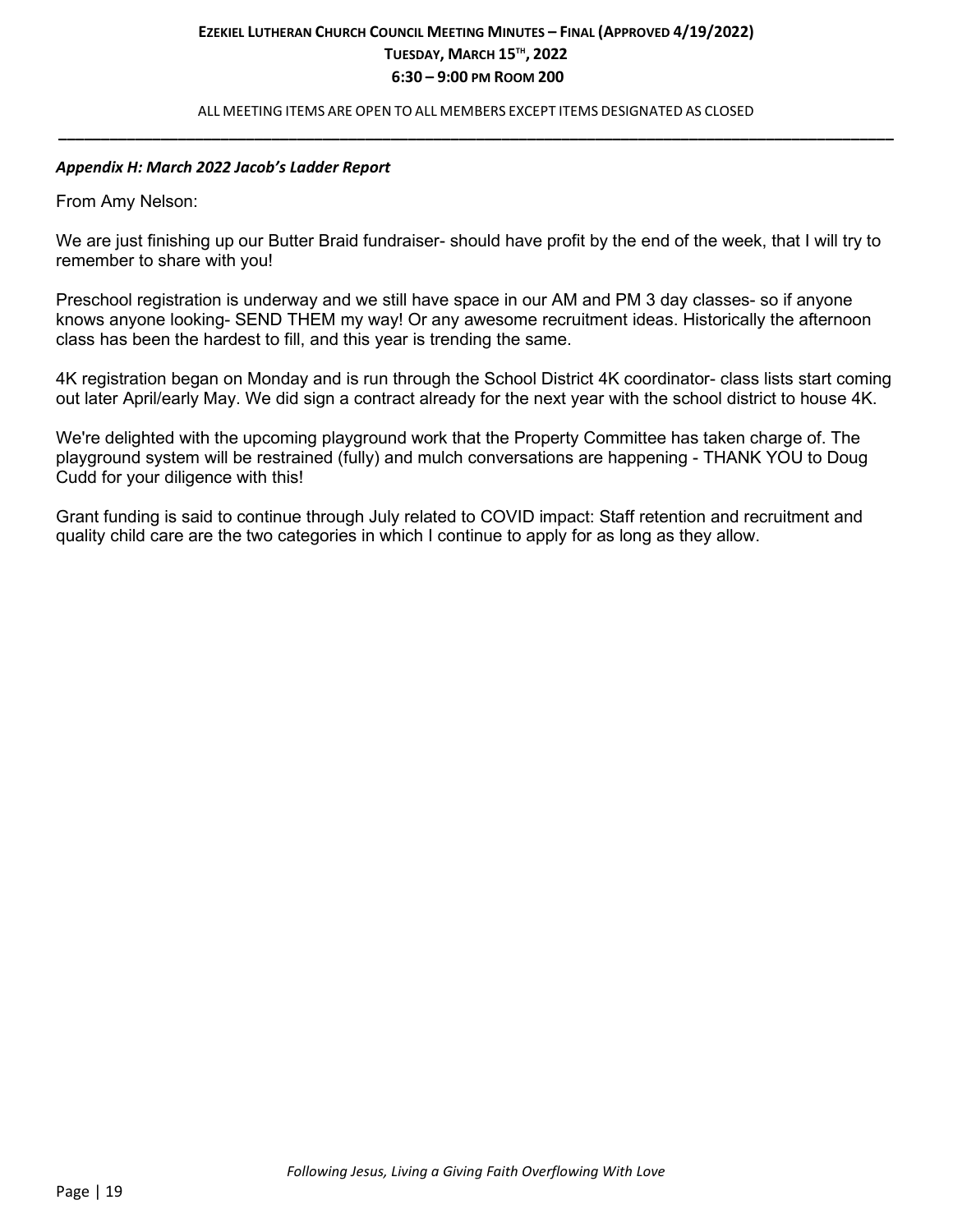## ALL MEETING ITEMS ARE OPEN TO ALL MEMBERS EXCEPT ITEMS DESIGNATED AS CLOSED **\_\_\_\_\_\_\_\_\_\_\_\_\_\_\_\_\_\_\_\_\_\_\_\_\_\_\_\_\_\_\_\_\_\_\_\_\_\_\_\_\_\_\_\_\_\_\_\_\_\_\_\_\_\_\_\_\_\_\_\_\_\_\_\_\_\_\_\_\_\_\_\_\_\_\_\_\_\_\_\_\_\_\_\_\_\_\_\_\_\_\_\_\_\_\_\_\_\_**

## *Appendix I: February 2022 Financial Summary*

|                                                                                                          |                 | Ezekiel Lutheran Church Financial Dashboard: FEBRUARY 2022 |    |                                             |                 |                         |         |                 |
|----------------------------------------------------------------------------------------------------------|-----------------|------------------------------------------------------------|----|---------------------------------------------|-----------------|-------------------------|---------|-----------------|
|                                                                                                          |                 |                                                            |    |                                             |                 |                         |         |                 |
|                                                                                                          |                 | Actual                                                     |    | Actual                                      |                 | Actual                  |         | Budget          |
|                                                                                                          | February, 2020  |                                                            |    | February, 2021                              |                 | February, 2022          |         | February, 2022  |
| Income                                                                                                   | \$<br>35,393.30 |                                                            |    | \$<br>34,870.05                             |                 | \$<br>35,647.08         |         | 53,763.73       |
| Expenses                                                                                                 | \$              | 46,795.60                                                  | \$ | 57,764.19                                   | \$              | 51,790.64               | \$<br>S | 53,763.73       |
| Difference:                                                                                              | \$              | $(11,402.30)$ \$                                           |    | $(22,894.14)$ \$                            |                 | $(16, 143.56)$ \$       |         |                 |
| <b>YTD</b> Income:                                                                                       |                 |                                                            |    |                                             |                 |                         |         |                 |
|                                                                                                          | \$              | 112, 128.14                                                |    |                                             |                 | Beg of Yr Fund Balanc S |         | 134,779.90      |
| <b>YTD Expense:</b><br>Difference:                                                                       | \$<br>\$        | (95.924.65)                                                |    |                                             |                 | Excess/Deficit (YTD)    | s       | 16,203.49       |
|                                                                                                          |                 | 16,203.49                                                  |    |                                             |                 | <b>YTD Fund Balance</b> | \$      | 150,983.39      |
|                                                                                                          |                 | Nov                                                        |    | Dec                                         |                 | January                 |         | February        |
| Checking Balance:                                                                                        | \$              | 270,726.24                                                 | s  | 212,425.13                                  | s               | 253,600.64              | \$      | 230,307.93      |
|                                                                                                          |                 | <b>Rental Units</b><br>YTD                                 |    | Pre-school/RF4C<br>Child Care<br><b>YTD</b> |                 | Mission/Serve           |         | February        |
| Income:                                                                                                  | \$              | 5,200.00                                                   | \$ | 63,207.15                                   |                 | Beginning balance:      | \$      | 17,130.20       |
| Expenses:                                                                                                | \$              | (11,895.73)                                                | \$ | 61,778.85                                   |                 | additions:              | \$      | 1,907.00        |
| Difference:                                                                                              | \$              | (6,695.73)                                                 | \$ | 1,428.30                                    |                 | subtractions:           | \$      | (3,428.00)      |
| Loan Balance:                                                                                            | \$              |                                                            |    |                                             | Ending balance: |                         | s       | 15,609.20       |
|                                                                                                          |                 |                                                            |    | Shine the Light! Appeal Offerings to Date   |                 |                         |         |                 |
|                                                                                                          |                 | <b>Campaign Total</b>                                      |    | Mortgage                                    |                 | <b>Ministry</b>         |         | <b>Missions</b> |
| Shine the Light!                                                                                         | \$              | 440,247.02                                                 | \$ | 321,807.91                                  | \$              | 74,023.89               | s       | 44,415.22       |
|                                                                                                          |                 | Nov                                                        |    | Dec                                         |                 | January                 |         | February        |
| Money Market:                                                                                            | s               | 31,921.19                                                  | s  | 31,387.39                                   | s               | 36,668.41               |         | 47,480.26       |
| Loan Balance:                                                                                            | Ŝ               | 583,706.52                                                 | Ŝ  | 575,421.02                                  | s               | 567.112.95              |         | 558,782.24      |
| Days debt service                                                                                        |                 | 140                                                        |    | 140                                         |                 | 144                     |         | 153             |
|                                                                                                          |                 |                                                            |    |                                             |                 |                         |         |                 |
|                                                                                                          |                 | <b>Endowments &amp; Other Investments</b>                  |    |                                             |                 |                         |         |                 |
|                                                                                                          | \$              |                                                            |    |                                             |                 | Wis Cares Loan          | \$      |                 |
|                                                                                                          |                 | 469,046.86                                                 |    |                                             |                 |                         |         |                 |
|                                                                                                          | $\frac{5}{5}$   | 441,109.54<br>910,156.40                                   |    |                                             |                 |                         |         |                 |
|                                                                                                          |                 |                                                            |    |                                             |                 |                         |         |                 |
|                                                                                                          |                 | <b>SCRIP</b>                                               |    |                                             |                 |                         |         |                 |
|                                                                                                          |                 | 12,502.61                                                  |    |                                             |                 |                         |         |                 |
|                                                                                                          | $\frac{5}{2}$   | 9,450.00                                                   |    |                                             |                 |                         |         |                 |
|                                                                                                          | \$              | 21,952.61                                                  |    |                                             |                 |                         |         |                 |
| ELCA Mission Fund:<br>Legacy Fund:<br>Total:<br>Checking FNB<br>Inventory<br>Total:<br>dashboard 2-28-21 |                 |                                                            |    |                                             |                 |                         |         | 41,094.56       |